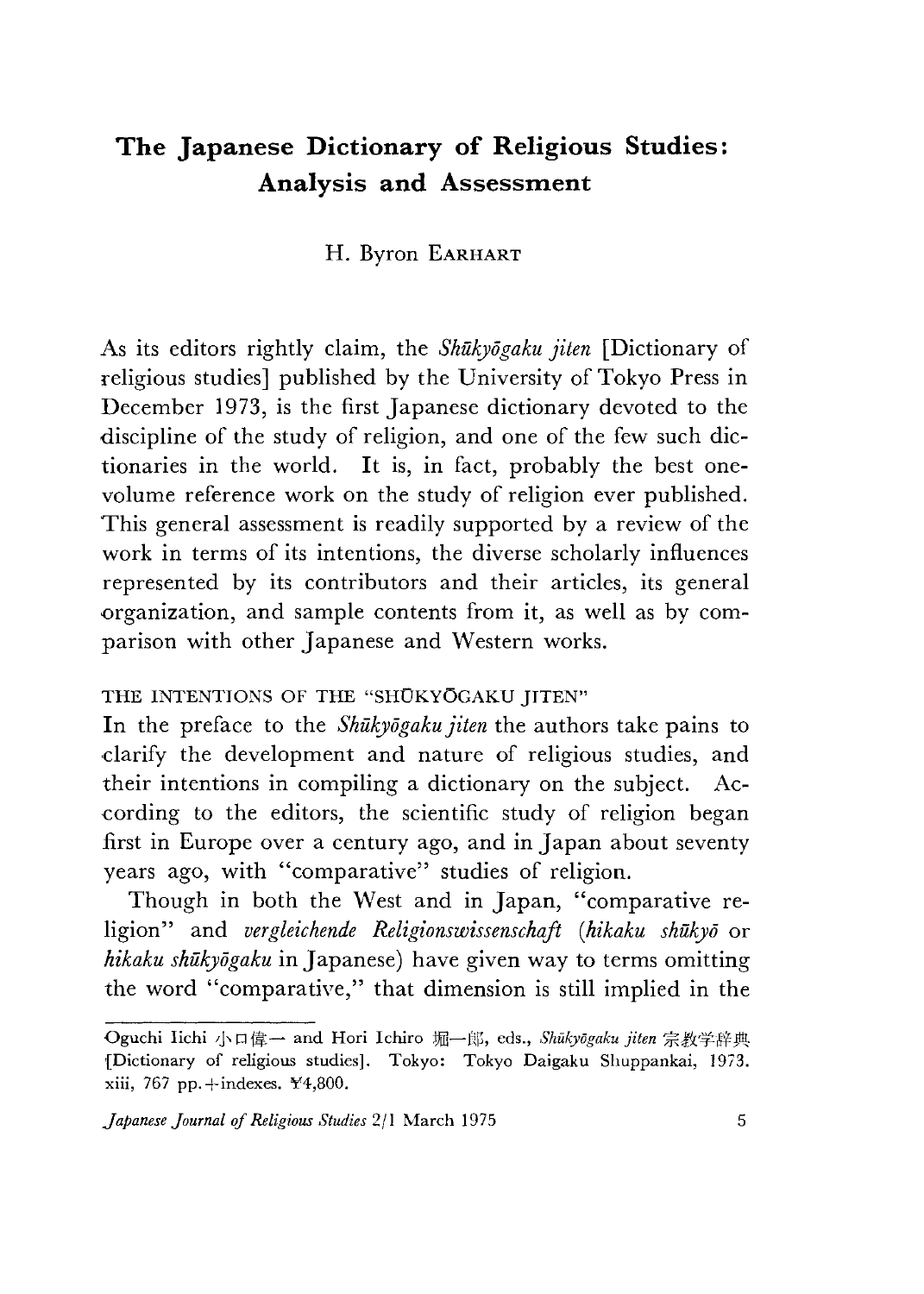discipline of the study of religion *[shukyogaku* in Japanese).

A Few words are necessary here to clarify terms in English for the study of religion. In fact, both German and Japanese languages are more fortunate than English in having a commonly accepted term to define this discipline: *Religionswissenschaft* and *shukyogaku— Wissenschaft* and *gaku* both referring to "scientific" studies in the sense of being systematic, and both being equally applicable to cultural and natural studies. By contrast, "science of religion" never gained currency in the English-speaking countries (even though the French *science des religions* is additional support for the German and Japanese usage). Although the term "religiology" has been urged by some—including the late Kishimoto Hideo,<sup>1</sup> it has never been widely used. More recently, especially in the United States, "history of religions" has come to be used in a much wider sense than *Religionsgeschichte (histoire des religions, or shukyoshi* in Japanese) which in the classic subdivision of *Religionswissenschaft* was opposed to *Religionsphilosophie [shukyotetsugaku* in Japanese).2 However, the term "history of religions" is too narrow to describe the all-inclusive character of *shukyogaku,* and the more general term ''religious studies" more closely approximates the generic character of *shukyogaku* as the entire discipline of the study of religion. Therefore, in this review the term *shūkyōgaku* will be used interchangeably with "religious studies" in the sense of "the discipline of the study of religion" (which is unnecessarily awkward). The exact meaning and scope of *shukyogaku*—which is distinctively different from both the earlier European *Religionswissenschaft* and the more recent American "history of religions" will become apparent through discussion of this dictionary;

<sup>1.</sup> Kishimoto Hideo, "Religiology," Numen, vol. 14 (1967), pp. 81-86.

<sup>2.</sup> For the whole problem of *Religionswissenschaft* see Joachim Wach, *Religionswissenschajt: Prolegomena zu ihrer wissenschafts-theoretischen Grundlegung* (Leipzig: J. C. Hinrichs'sche Buchhandlung, 1924).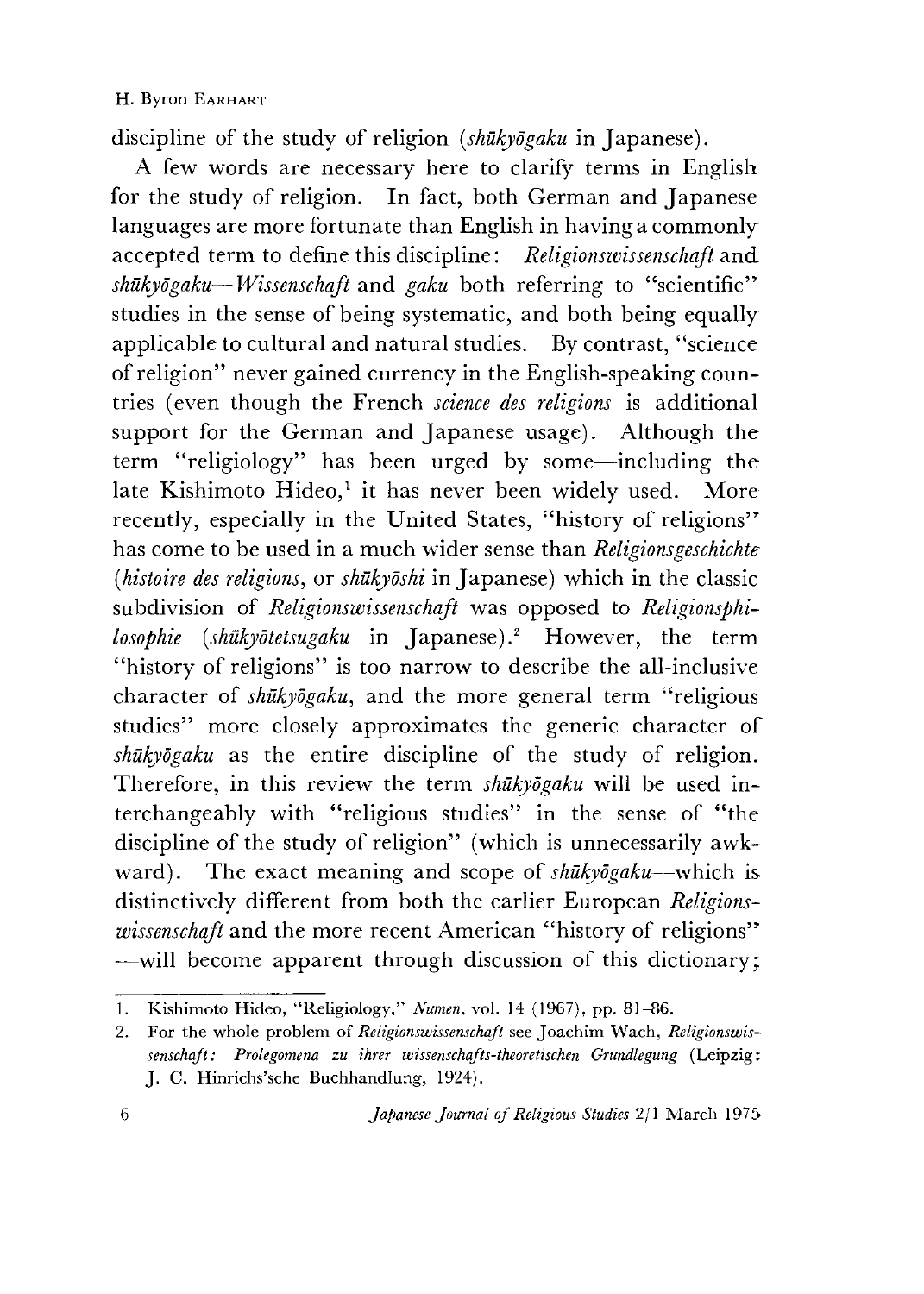for one of the purposes of the *Shukyogaku jiten* is to establish this discipline in Japan once and for all with a unified terminology.

The editors are just as concerned as the reviewer with proper designation of their discipline, emphasizing its scientific character. While admitting that theology is not completely unrelated to religious studies, they state that the distinction between the two disciplines is insufficiently recognized, and generally religious studies is the discipline which became emancipated from theology. (Here theology, *shingaku,* is not limited to Christian theology, but refers to denominational and doctrinal studies undertaken within the conceptual framework of any one religion, even Buddhism and Shinto.) The scientific character of religious studies was stimulated by ethnology, psychology, sociology, and related disciplines. At this point the editors use the term "scientific" in the very simple sense of eliminating value judgment concerning the object of study, and studying it objectively; similarly, the terminology of religious studies, if it is to be scientific, must be free of value judgments. However, the technical terms in religious studies in Japan heretofore have lacked clarity and uniformity, due to a number of factors: many denominational terms have been accepted uncritically into religious studies; Greek and Latin terms and their compounds also came into use alongside the denominational terms; since the nineteenth century technical terms from Western studies of religion were translated into Japanese, but different Japanese scholars provided different Japanese translations for the same Western term; and, to add to the confusion, the terms arbitrarily created by Japanese scholars have caused the disruption of the very concept of religious studies. The present dictionary strives to clarify this dilemma of confused terminology, and therefore is concerned more with comparing and evaluating items seen commonly in various religions; to do this, description of individual religions is held to an absolute minimum. Rather,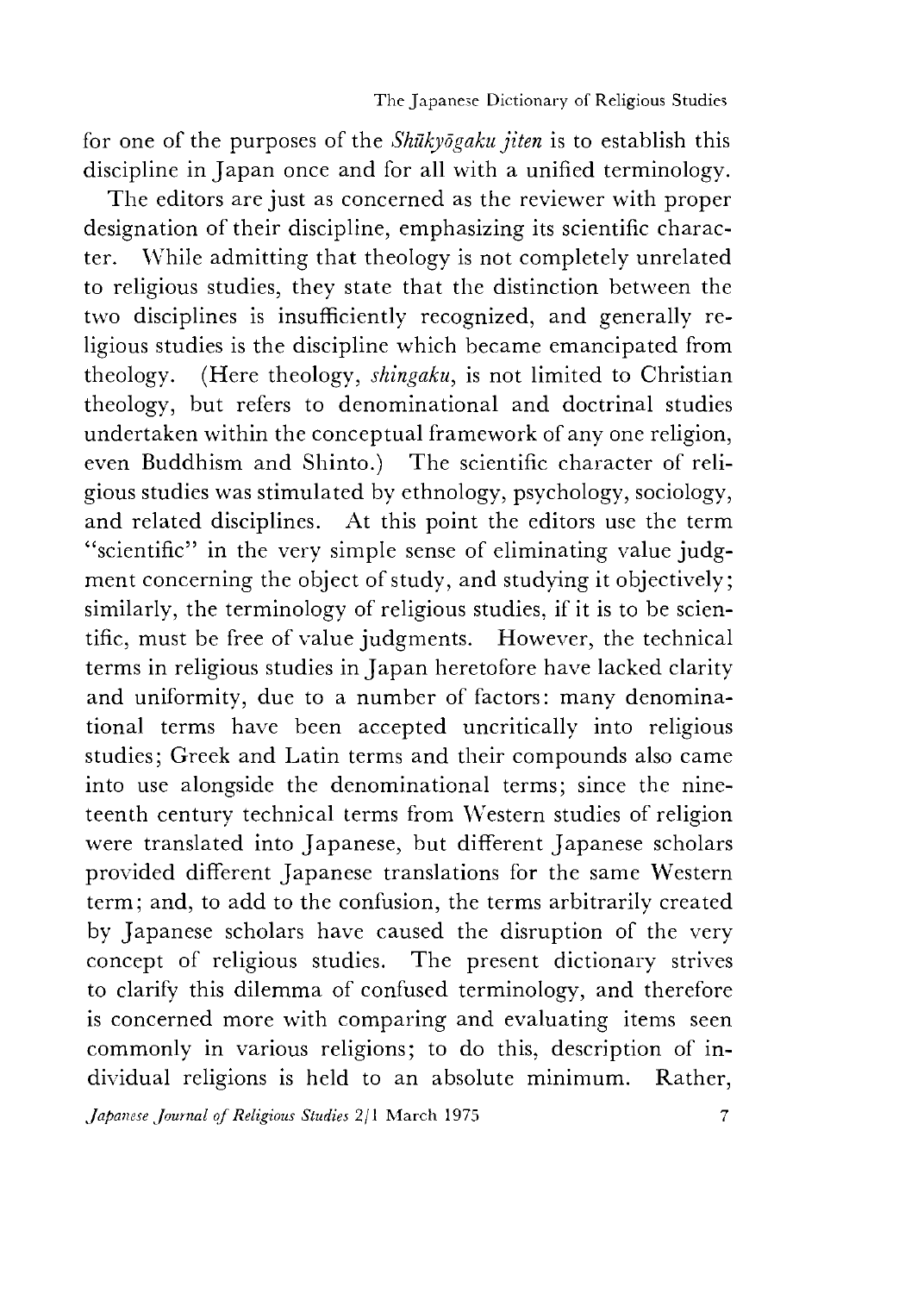to clarify theoretically points of agreement and disagreement, focus has been placed on the tracing of previous scholarly interpretation.3 These are the editors' intentions, and we will see that they and their contributors have carried them out remarkably well.

## SCHOLARLY INFLUENCES WITHIN THE "SHUKYOGAKU IITEN"

The wide range of articles in the *Shukyogaku jiten* can be understood by Western readers only through acquaintance with the very diverse scholarly background of its contributors and of religious studies in Japan generally. It may be safe to say that Japan houses one of the most diversified expressions of religious studies in the entire world. Among Japanese scholars are found either students or proponents of most Western philosophical and religious positions, from Judaism and Christianity to Greek philosophy and Marxism. In modern Japan, Christianity has been proportionately more influential in intellectual matters than the small percentage of Japanese Christians would lead one to expect. Religious studies in Japan were from the outset influenced heavily by *Religionswissenschaft* and all sub-branches of *Religionswissenschaft* are still vital in Japan, more so than in the United States. More recently, attention has shifted to such figures and trends as Eliade and history of religions, Levi-Strauss and structuralism. (Eliade's works have been translated into Japanese both individually and in a multi-volume series, perhaps outstripping his popularity in the Western world.)

Found represented in Japanese *shukyogaku* are not only the full range of Western methods, but also the standard subject matter of Western scholarship, from Greek mythology to primitive religions and Islam. Another factor behind the diversity of religious studies in Japan is the fact that the social sciences

<sup>3.</sup> Shūkyōgaku jiten, Preface, pp. i-ii.

<sup>8</sup> *Japanese Journal of Religious Studies* 2/1 March 1975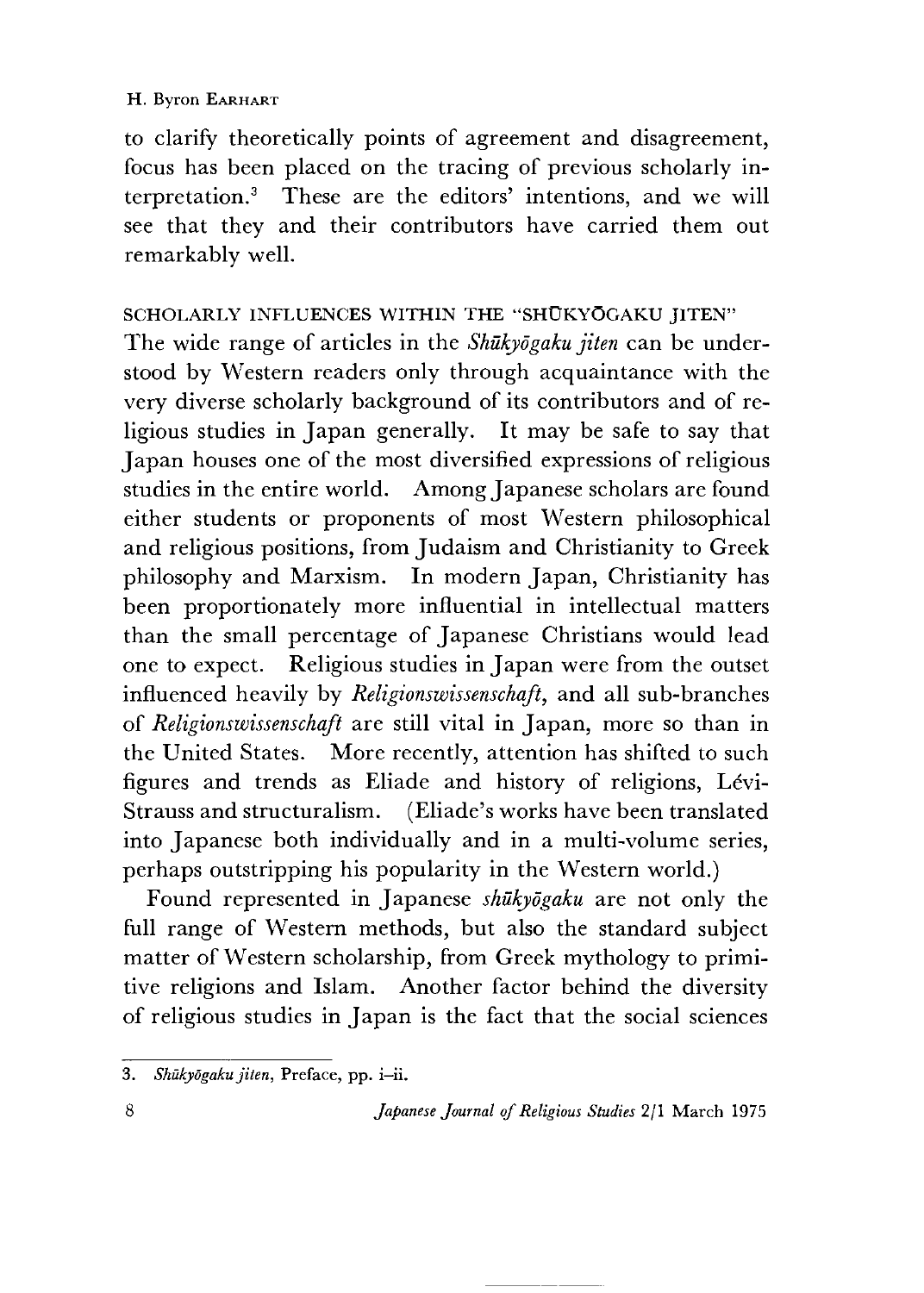in Japan have been more closely related to religious studies than in the West. (This is one reason Bellah's work has been so influential in Japan.) In the West, especially in the United States, humanistic studies of religion (usually identified with history of religions) tend to be sharply divided from the social scientific study of religion, but in *shukyogaku* these two tendencies—while in tension—have remained in closer contact. We may not be stretching the point to say that both the editors, Oguchi and Hori, have considered themselves social scientists as much as scholars of religion *{shukyogakusha)*. It seems that in the West schools of religious studies are characterized by methodological commitments, whereas *shukyogaku* is held together mainly by the common object of study—religion. In discussing the organization of the dictionary we will see that this tendency influences the treatment of particular items, and even results in the inclusion of whole sections of material not usually found in Western works of the same kind.

*Shukyogaku* is also graced by a long tradition of studies on religious traditions found within Japan. There is, of course, a venerable tradition of classical studies, referring especially to Chinese culture (including Taoism and Confucianism), but also indicating Japanese forms of Taoism and Confucianism, and Japanese culture and thought. Shinto, in its many nuances, from prehistoric evidence to early myths and later forms, has been studied meticulously. But perhaps the giant of all Japanese studies on religion is Buddhology, which under titles such as Indian and Buddhist philosophy has documented extensively the whole of Asian Buddhism in a host of countries, and philosophical and religious aspects of the larger Indian tradition. More narrowly confined to Japan has been the school of folklore studies, founded by Yanagita Kunio (the father-in-law of Hori Ichirō). After World War II folklore studies have tended to blend with and yield to more precise anthropological research—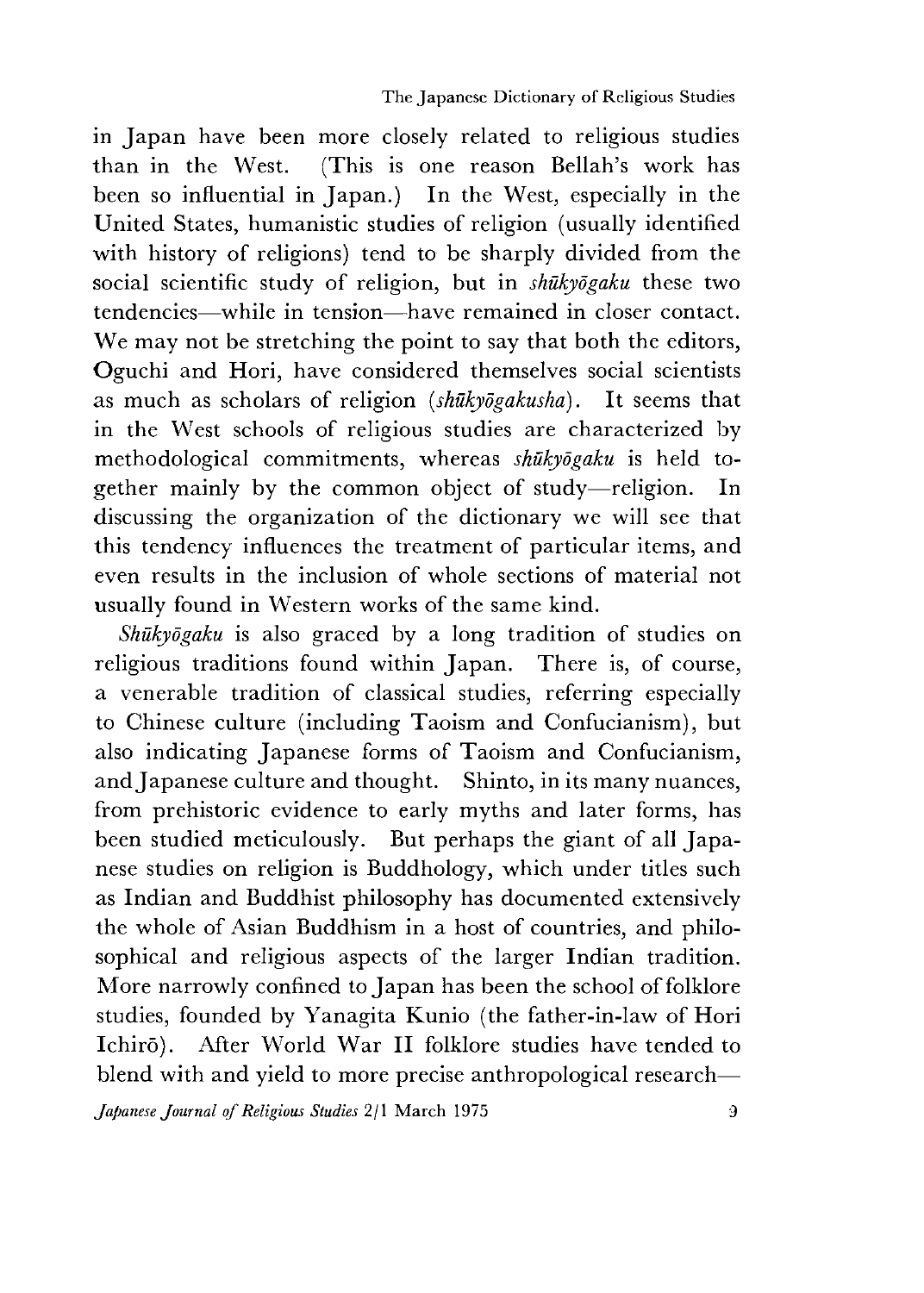### H. Byron EARHART

not only in adjacent areas such as Okinawa and other parts of Asia, but also in field work outside Asia.

If it is difficult to believe that *shukyogaku* includes within its bounds all these disciplines and areas of study, it is more nearly incredible that all these disciplines and areas are represented within the *Shukyogaku jiten* in a joint effort by contributors who are recognized authorities of the respective fields. This is one of the monumental achievements of the dictionary, and Western scholars would do well to note the beneficial result of joint cooperation across disciplinary lines.

## GENERAL ORGANIZATION OF THE SHUKYOGAKU IITEN

Items in the *Shukyogaku jiten* are arranged, as in most Japanese dictionaries, according to the Japanese phonetic system. The overall organization, however, is made transparent in the "Classified Table of Contents" at the front of the dictionary. For the benefit of those who have not seen the dictionary, or who do not read Japanese, it may be of service to provide a rough translation of the eight classification headings:

> *Shukyogaku* and Related Disciplines General Religious Terms Religious Thought

- 1. World View
- 2. The Sacred, Divinities, Spirits
- 3. Nature
- 4. Man
- 5. Symbols

Rituals and Asceticism

Religion and Psychology

Religion and Society

Religion and Culture

Types of Religions and Specific Religions

The classification with the greatest number of items, as evident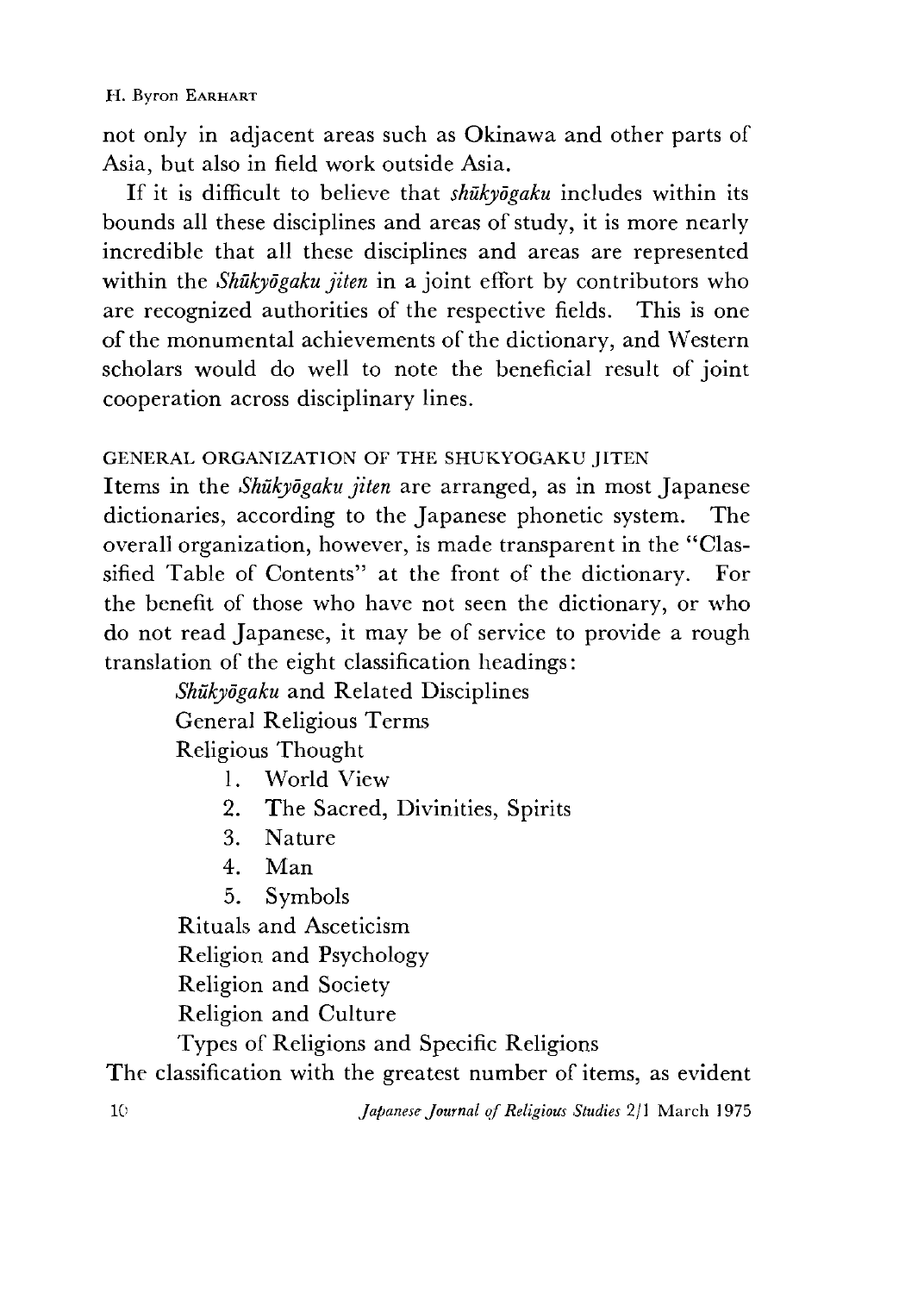from its five subdivisions, is Religious Thought. Two classifications have fewer items: Religion and Psychology, and Religion and Culture; the remaining categories receive about the same number of individual items. Of course, the number of items in a classification is only one measure of its significance: for example, the many items under Symbols tend to be one or two columns (two columns to the page), while items under. *Shukyogaku* and Related Disciplines (such as *kindshugi* or "functionalism") may run to six columns.

This form of organization is very handy, making it easy to see at a glance the key items in a general area. For example, if we look at the first classification, *Shukyogaku* and Related Disciplines, we find thirty items, from *kaishakugaku* ("hermeneutics") to *rishinron* ("deism"), (arranged according to the Japanese phonetic system). Other, more important items that might be singled out for mention are: *kinoshugi* ("functionalism',),*kozdshugi* ("structuralism"), *shukyogaku* ("religious studies"), *shukyogenshogaku* ("phenomenology of religion"), *shiikyoshigaku* ("history of religions*"),shukydtetsugaku* ("philosophy of religion,,), *shinwagaku* ("mythology"), and *yuibutsushikan* ("historical materialism"). This sampling may serve as some indication of the thoroughness in including all the key concepts, without letting minor items consume vital space. Indeed, according to a Japanese reviewer of the *Shukyogaku jiten*, "The fact that in a dictionary of this kind with a total of 800 pages, the number of terms selected is less than 390, illustrates one of the important features of this dictionary." $4$  The reviewer goes on to complain that too many Japanese dictionaries err on the side of overly numerous iterms, the result being that the all too brief explanations make them almost useless. My sampling

<sup>4.</sup> Munakata Iwao 宗像 reviewing the *Shukvāgaku jiten* in *Shūkyō kenkyū* 宗教研 究,no. 220 (1974),pp. 89-92. (The translation of the dictionary **title** into a Western language is given in German as *Wörterbuch der Religionswissenschaft*.)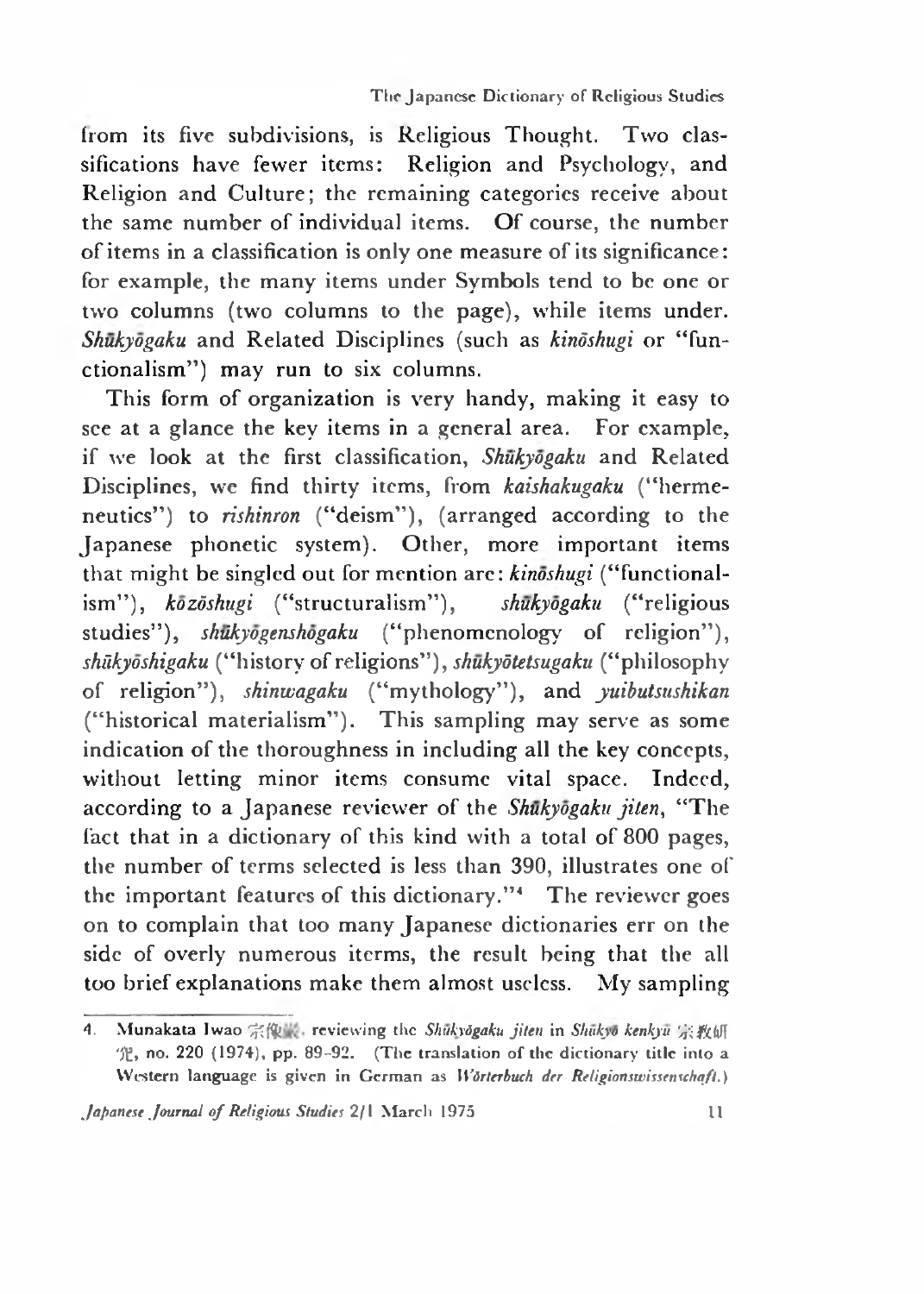of the briefer items confirms the Japanese reviewer's comment that they are more than adequate and helpful.

Treatment of each item is carefully considered, obviously reflecting efficient and consistent editorial skills. Each item is listed by Sino-Japanese characters (or Japanese phonetics for some loan words, such as "pragmatism"); it is followed by pronunciation in Japanese phonetics, and identified by foreign term if it is the translation of a foreign term. For most items, the first paragraph is titled *definition,* unless the religious significance of the term needs to be specified: for *ishi* ("rock") the first paragraph is titled *veneration of rocks.* Subsequent subdivisions of the subject are clearly labeled, indicating the important categories of the conceptual items, or types of the religious phenomena. (Some subjects, such as Specific Religions, naturally lend themselves more to historical and geographical treatment.) The tendency is to place the item within the range of religious phenomena and in terms of its significance for religious studies, tracing the significant descriptions and interpretations of the item, leading up to the present status of scholarship on the subject. Each item is closed by the name of the contributor, followed by cross-references, and generous bibliographical references to the best Japanese and Western sources. This plan of treatment is an ideal means of marshalling the essential information on the key terms of a discipline, and my reading of a limited number of items leads me to conclude that the actual content of most items comes close to realizing the ideal.

A formal assessment, leaving aside for the moment discussion of particular items, leads to the following points. Terms are carefully considered etymologically, tracing the origin of crucial terms and significant equivalents in various languages (first emphasis is placed on English equivalents). Definitions are succinct and balanced, capturing conciseness without yielding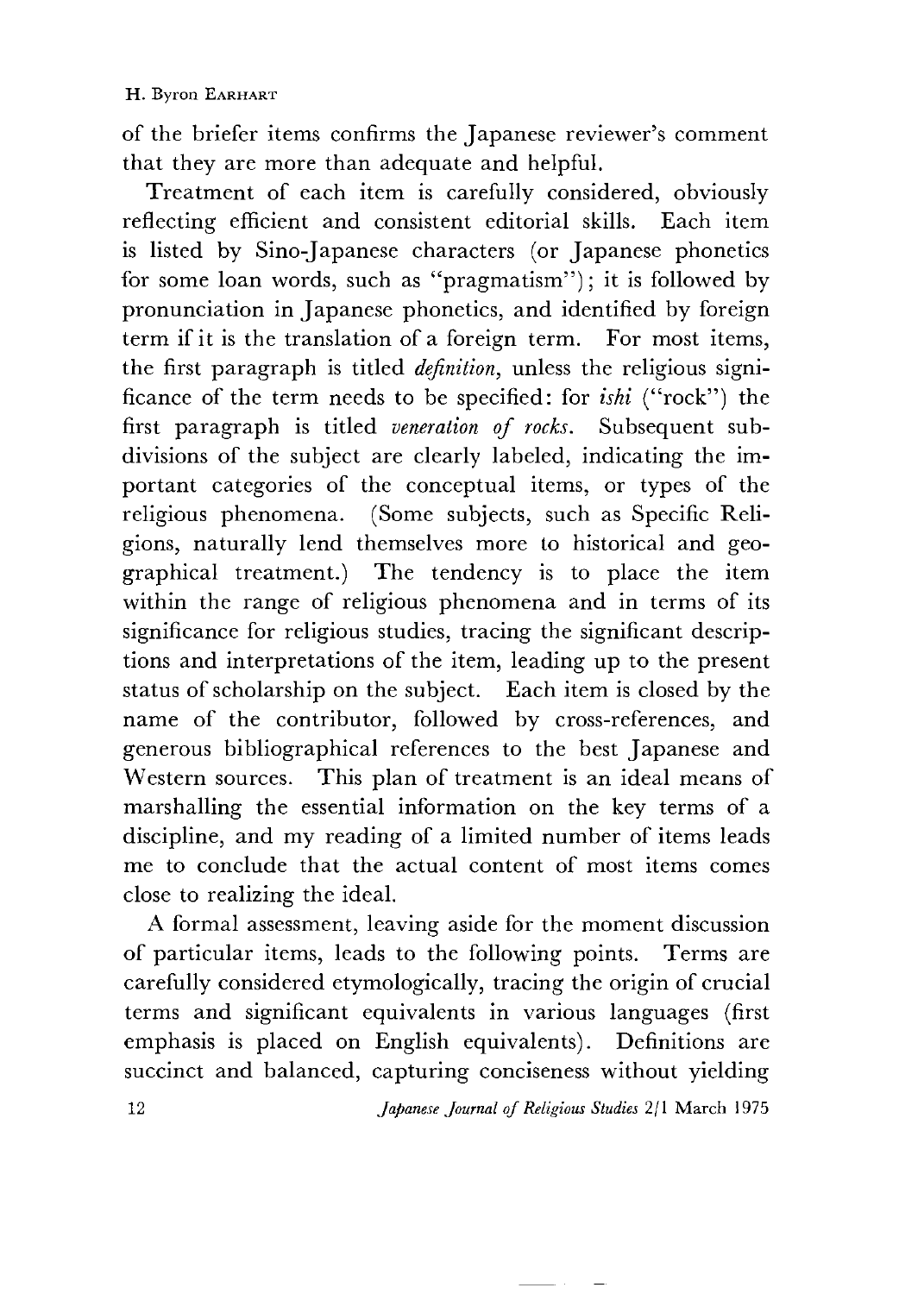to partiality. (The Japanese style in the dictionary is rather simple and straightforward—especially in comparison with dictionaries of the prewar period.) After the primary nuances are mentioned in the first paragraph, the subsequent paragraphs again reveal a remarkable success in reaching conciseness without slighting important aspects of the phenomenon or schools of interpretation. One's general impression, after reading a dozen items on widely ranging topics, is the admirable restraint with which the subjects are treated. The intention, obviously, is to acquaint us with the religious phenomenon and steer us through the significant scholarship to the present state of knowledge. Some users of the dictionary will be disappointed that the treatments do not attempt to break through the present scholarly framework to propose new definitions and interpretations. The present reviewer, however, would like to praise the restraint of the contributors and editors in responsibly tracing earlier scholarship, rather than attempting new scholarly solutions. It is more than sufficient that the contributor end his article with an indication of the significant problems of scholarship on that item at present. The cross-references to a half dozen or so other items are helpful signals to the most closely related items. The bibliographies at the end of each article conveniently gather together the most important research concerning the item. The number of Japanese works cited, as well as the number of Japanese translations of Western works, is a reminder of the great amount of Japanese research in religious studies. Where Western works are relevant, they are cited in the original edition; enough Western works are cited to make the dictionary useful for Westerners in investigating any religious subject.

Four carefully planned indexes aid in practical utilization of the dictionary: Japanese terms, Western terms, Japanese names, and Western names. Japanese words are arranged

*Japanese Journal of Religious Studies* 2/1 March 1975 is a state of 13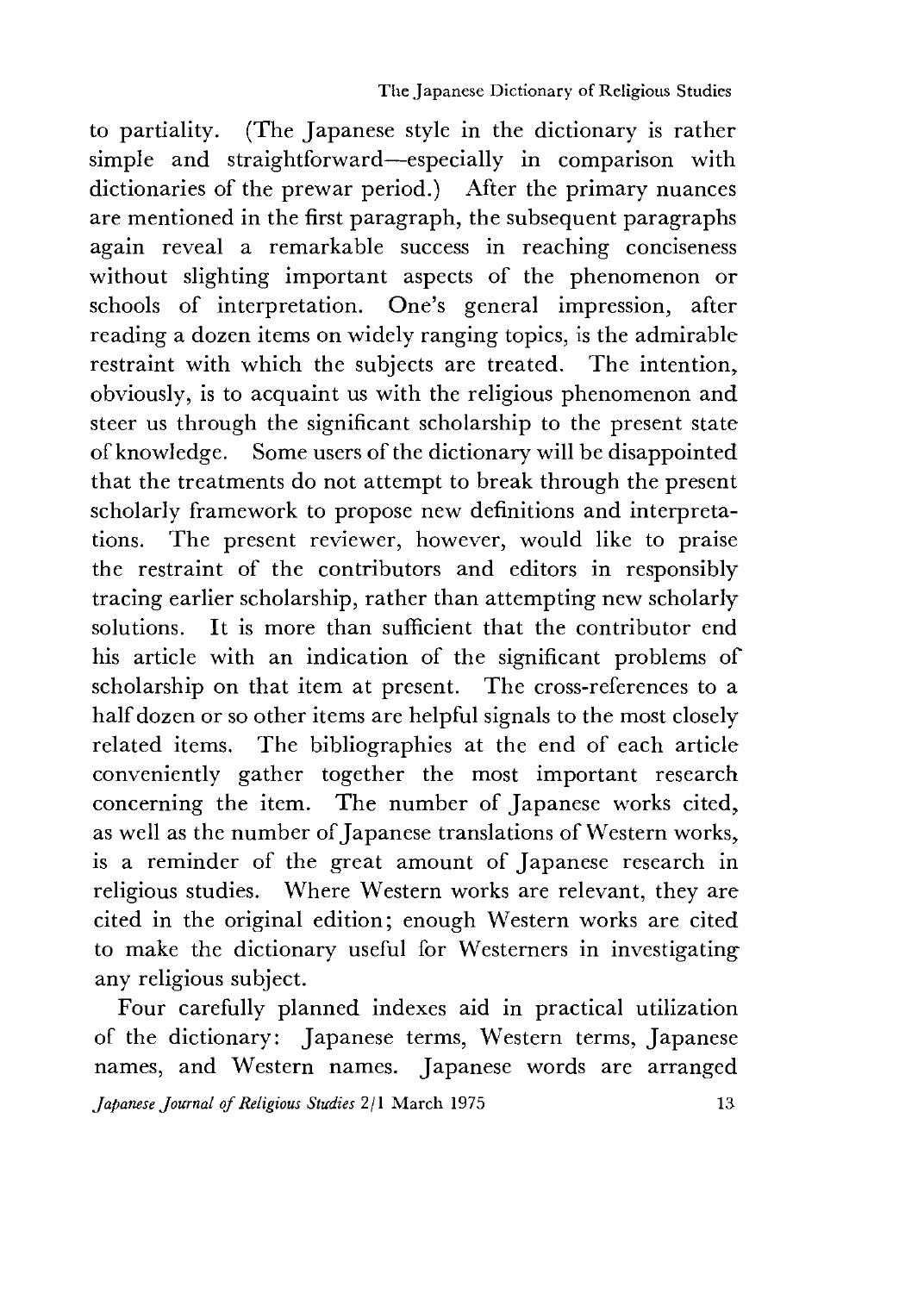according to the Japanese phonetic system, and Western words are printed in roman letters, following alphabetical order. Page numbers also specify left or right column; bold type singles out independent articles for a term, whereas ordinary type refers to major mention of the word within other articles. The comprehensive scope of the indexes is borne out by the fact that they occupy over forty pages. Such thoroughness is a boon to users of the dictionary, especially less advanced students.

## SAMPLE CONTENTS OF THE "SHUKYOGAKU JITEN"

Up to this point our remarks have not focused on the most important feature of the dictionary—its contents. A final judgment as to the contents of the dictionary will have to await the test of years of use. The present evaluation, based on the reading of a limited number of entries, cannot substitute for the test of time, but perhaps can provide an initial assessment of the nature and quality of the contents. The central question we would like to pursue is the relative success of the editors' intentions in achieving a truly "scientific," unified terminology for the discipline of the study of religion.

Users of the *Shukyogaku jiten* may naturally turn first to those areas of their greatest interest. This reviewer was no exception, but to get off his own beaten track, he tried the experiment of reading some items outside his special interests. It was enlightening, for example, to read the first item in the dictionary in order to discover major clues to the nature of the dictionary, and to trace some of these issues through other items. The first item in *Shūkyōgaku jiten* is *ai* ("love"). This item begins neither with etymological analysis nor with a standard definition. Rather, there is a general discussion of love as a latent capacity in all human and animal life, whatever it is called. Love has been considered in all ages as an inexhaustible subject. The example immediately offered is that the discipline inquiring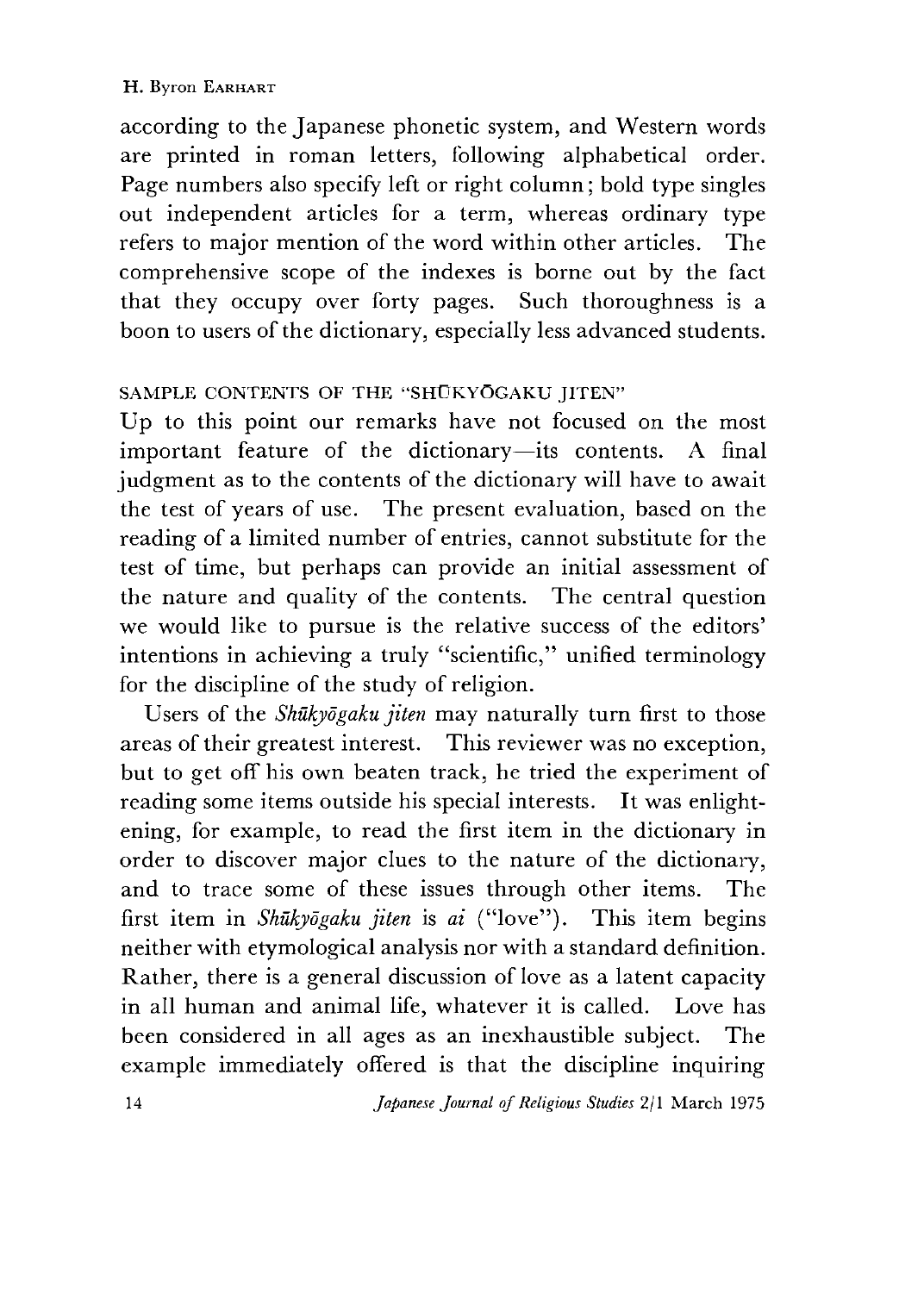about the very essence of man is named philosophy *(philo* and *sophia). Eros* is also examined. The first formal subdivision of the item, dealing with the religious interpretation of love, makes the claim that love is the attempt to go beyond finitude, and that love, in any religion, is one of the essentials. Namely, Christianity is the religion of love, Buddhism is the religion of compassion (not "love"), Confucianism focuses on benevolence, and Hinduism's key term is *bhakti.* The general rule is that "Religion heightens love, love deepens religion." There are four numbered aspects of the religious interpretation of love. First, the Old Testament's interpretation of love is treated: God is love, and God creates man out of love. Second, the New Testament interpretation of love is offered: love in the sense of *agape* is expressed in Christ. *{Eros* is self-centered, whereas *apate* is other-centered.) The life and death of Christ on the cross is for *agape.* Third, the Buddhist interpretation of love is handled (in a negative fashion): the key terms *trsna tanha^ priya,* and *piya* indicating love are rejected by Buddhism as forms of desire. And desire must be overcome in order to achieve liberation. Fourth, the Buddhist interpretation of  $jihi$  ("compassion") is offered (in a more positive fashion): compassion is neither other-centered nor self-centered, since technically both other and self are empty. Rather, the emphasis is on the possibility of every person to achieve enlightenment (and the *bodhisattva* ideal of Mahayana Buddhism not to enter enlightenment until all sentient beings enter enlightenment).

These materials serve as the basis for the ensuing discussion of love and compassion,and a comparison of Christianity and Buddhism. The gist is that Christianity is equal to a religion of love, especially love for the needy and love of one's neighbor: charity is one of Christianity's distinguishing features. Buddhism, too, has the practice of giving alms, with precedents from King Asoka in India to Prince Shotoku in Japan. But charity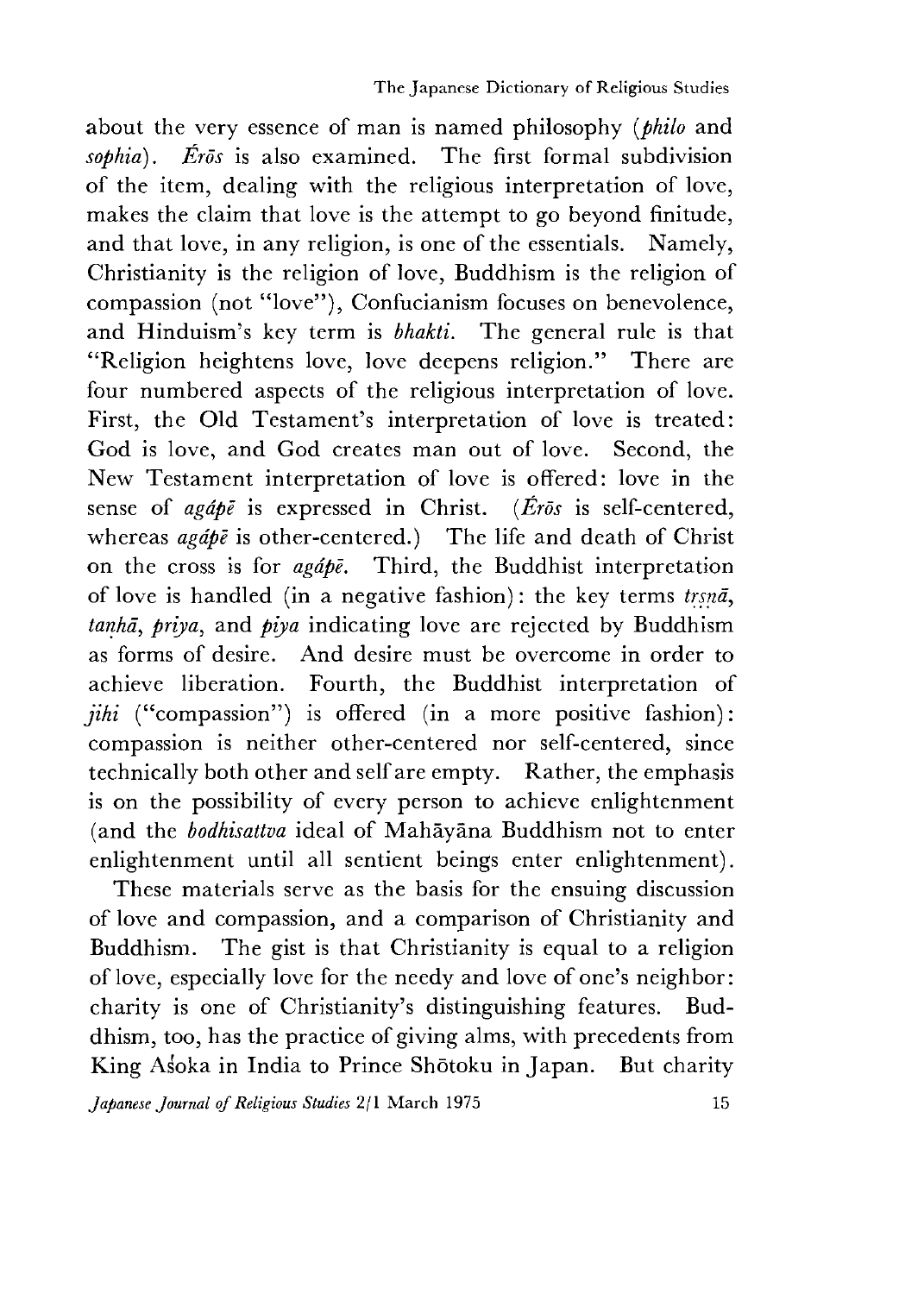for Buddhism is not conspicuous in India, China, or Southeast Asia, because Buddhism is more concerned with *prajnd* or *panna* ("wisdom"). Christianity makes love the first principle, whereas Buddhism ranks *prajnd* and compassion first (enlightenment, for both self and other).

The final subdivision for "love" deals with love and the contemporary world. The contemporary expression of love is humanism, which has been present from ancient times, but modern humanism is distinctively different. The modern form abandons the earlier foundations of humanness *(ningensei)* and focuses critically on human existence as such, even in desperation. The basic contemporary problem concerning love is to understand how man originally, beginning with the love at the root of life, out of sympathy for others in his daily existence proceeds to purely religious love *(ai)*, compassion *(jihi)*, and takes these as the origin of humanism. This is a general summary of the item *ai,* which runs for a little more than five columns.5 The main bibliographical citations are Nygren's *Eros und Agape,* Bultmann's *Jesus*,and the Buddhist works *Dhammapada* and *Suttanipdta.*

Careful analysis of the contents and omissions in this item throw much light on the nature of this dictionary. The item *ai* is handled according to the "scientific" intentions of the editors: value judgments are eliminated (neither Christianity nor Buddhism, nor denominational aspects of either are treated with special favor). In this sense, the materials are presented in a balanced, "objective" fashion, and major aspects of love and compassion are presented, leading up to the contemporary developments of humanism out of religious love. However, there are two reasons the term *ai* does not meet the criteria of "scientific" investigation, using the word "scientific" in a more technical sense. First, the term *ai* is not a scientific term,

<sup>5.</sup> *Shukyogaku jiten,* pp. 1-3.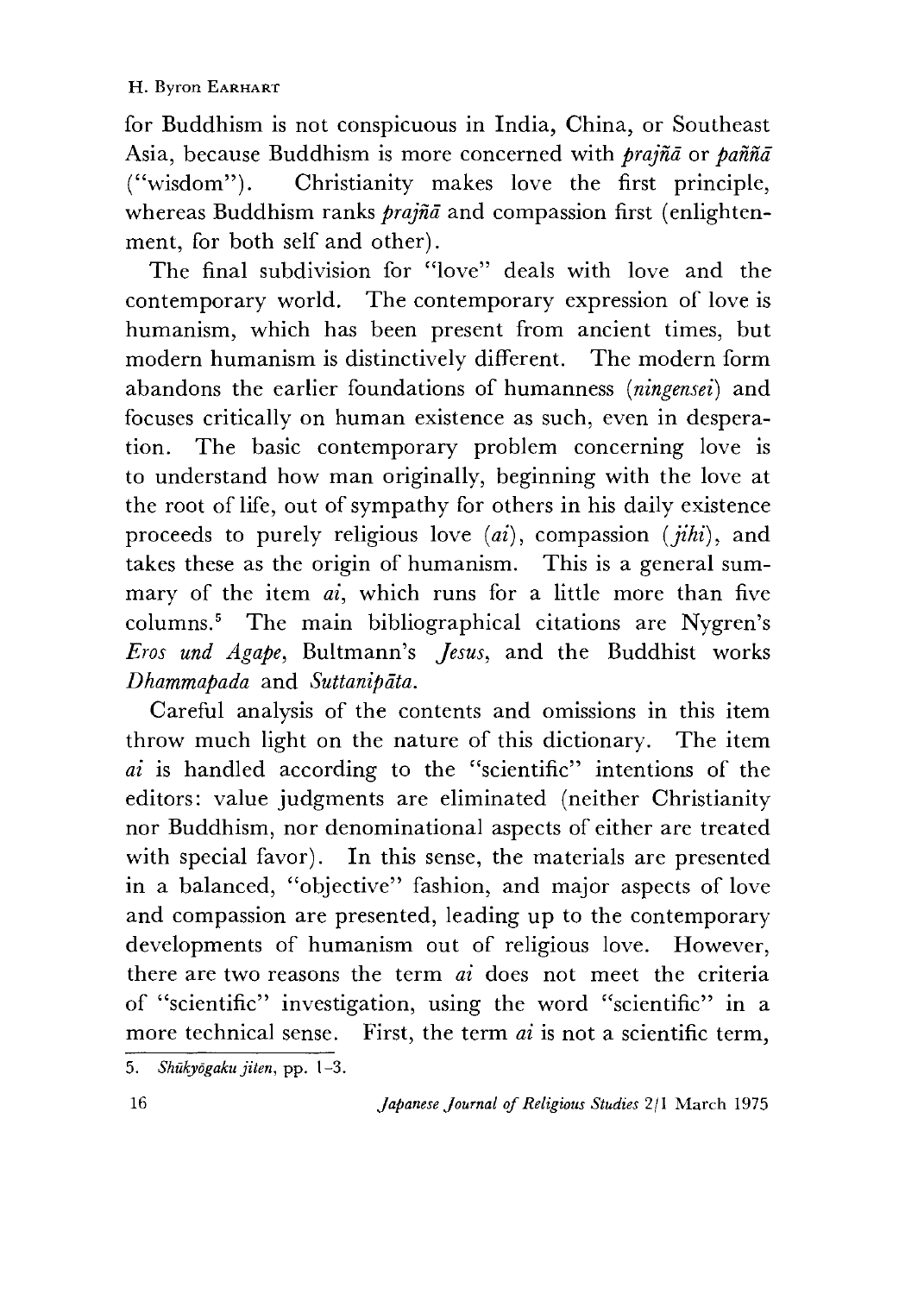since it is not universal; second, the treatment of *ai* is not scientific, since it does not represent a universal body of material.

That *ai* or love is not a scientifically universal term is apparent from the fact its central definition comes from the Christian tradition. Consequently, when Buddhism is treated, it must first be approached negatively. In the final analysis, it is shown that Christianity is the religion of love and charity, whereas Buddhism focuses on intuition and enlightenment. To highlight this point, one might ask why the Buddhist term *jihi* is not the generic term? If *jihi* constituted a separate item, then within this context, Christian love would be treated first negatively, to show that Christian love is really incapable of compassion for enlightenment, since it places concern for others as the primary principle. When the argument is reversed, its limitations become more apparent. The general principle would seem to be that any time a religion is treated negatively (as when Westerners first labeled Buddhism as atheistic, nihilistic) it is mistreated: furthermore, universal categories yield positive, rather than negative results.

That *ai* is not treated scientifically, in terms of a universal body of material, is patent from the fact that only two world religions, Buddhism and Christianity, are included. If, as the article claims, love is present in all religions and at all times, then it would be necessary to provide an overview of all traditions. The reviewer, for one, would grant the possibility of the universal character—and the universal treatment—of the concept of love, even within primitive religions. For example, note the features of love and charity in the following excerpt from an American Indian (Delaware or Lenape) prayer to the Creator (Gicelěmû'kaong):

No sun shines there, but a light much brighter than the sun, the Creator makes it brighter by his power. Ail people who die here, young or old, will be of the same age there; and those who are injured, crippled, or made blind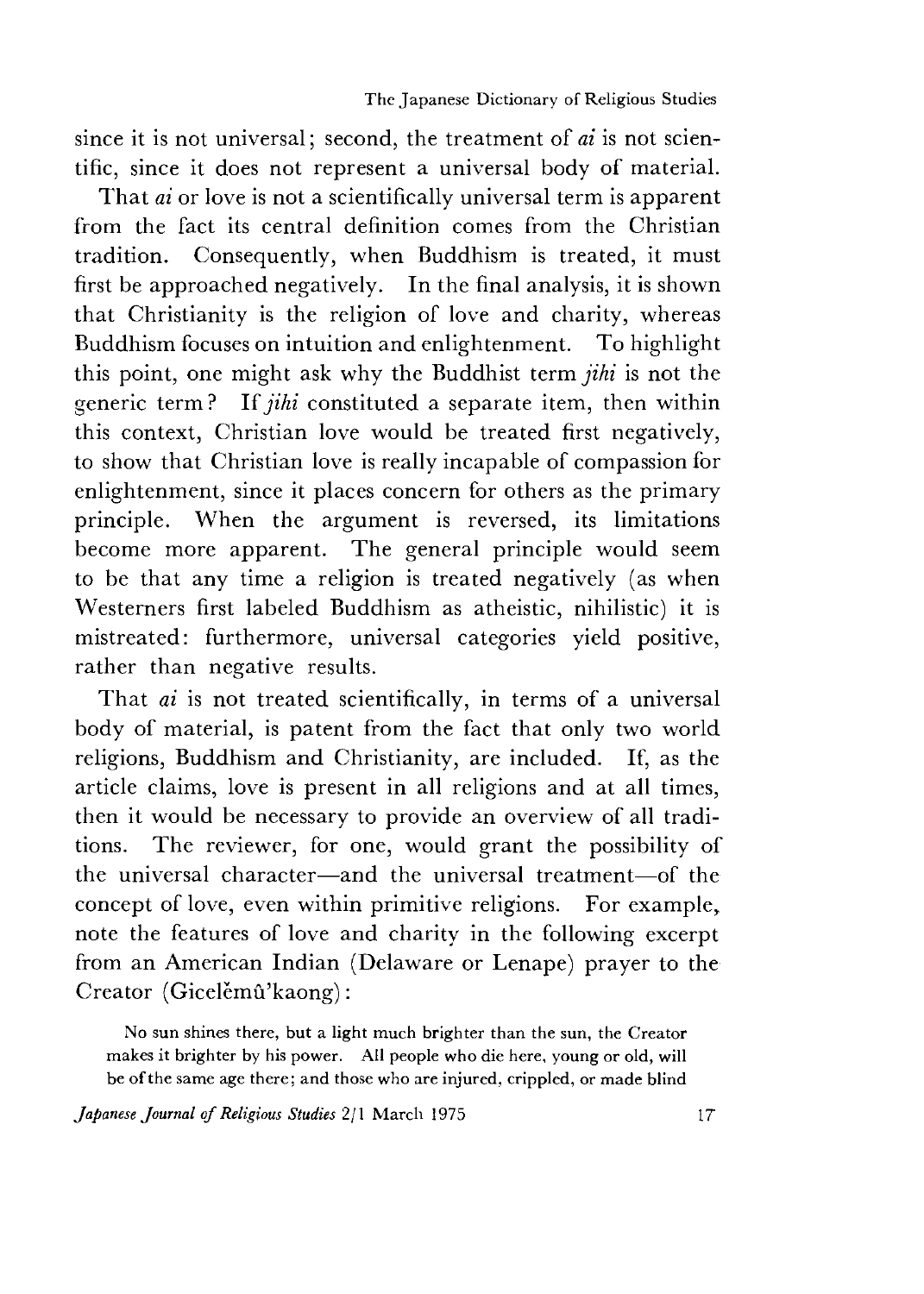#### H. Byron EARHART

will look as good as the rest of them. It is nothing but the flesh that is injured : the spirit is as good as ever. That is the reason that people are told to help always the cripples or the blind. Whatever you do for them will surely bring its rewards. Whatever you do for anybody will bring you credit hereafter. Whenever we think the thoughts that Gicelemu'kaong has given us, it will do us good.6

However, to include the full range of primitive religions and various world religions within the notion of love would necessitate the reconception and redefinition of the term; perhaps it would entail a new term to indicate religious sanction for human interrelationships of various kinds, of which love and compassion are just two types (or concrete manifestations) within two particular historical traditions.

The reviewer may seem to have belabored the consideration of the scientific character of this item, but he would argue that such issues must be faced directly if the *scientific* character of the study of religion is to advance. The explanation for the nature of the item *ai* is probably rather simple: this term enters the dictionary out of the stream of studies on the history of Christianity (and Western studies on religion influenced by Christianity). In fact, this proves to be one of the disadvantages of a dictionary written by contributors not sharing a sufficiently common methodological viewpoint. From this one item we can suspect that each of the various scholarly fields represented within the dictionary will exert particular influence similar to this.

The preceding critical remarks concerning *ai* are based on a reading of other items, for example the listing "humanism" *[hiyumanizumu),* which is one of the cross-references at the end of the *ai* item. The article on humanism begins as a historical

<sup>6.</sup> M. R. Harrington, *Religion and ceremonies o f the Lenape,* quoted in Mircea Eliade, *From primitives to Zen:* A thematic sourcebook of the history of religions (New York: Harper and Row, 1967), p. 160.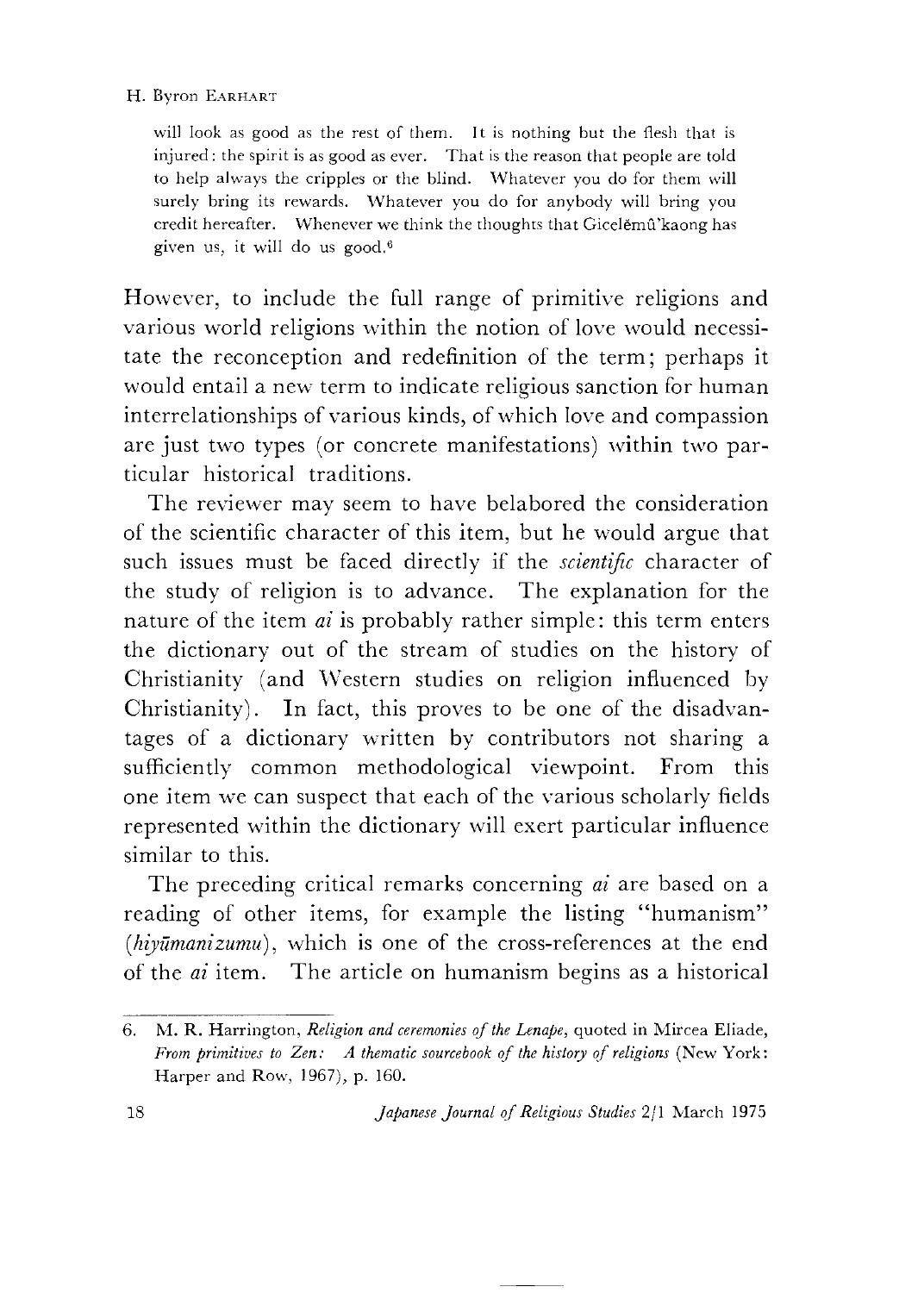treatment of Western cultural and religious developemnts. Then, somewhat as a surprise, a universal claim is made for the concept of humanism, with passing mention that in the recent century "oriental humanism" has come to be recognized. However, the universal claim is not made good, because:  $(1)$  it is not made clear if the concept is limited to world religions or high religions, deliberately excluding primitive religions; (2) the article focuses almost exclusively on the Western tradition; (3) "oriental humanism" is only given lip service;  $(4)$ definition and organization of the article are historically limited, not taking into account a universal approach. While many Western works are mentioned, R. L. Shinn's *Man: The new humanism* seeming to be the central work, the Western citations are entirely philosophical and theological. Conspicuously absent is the fine article by the historian of religions Eliade, which frames the reinterpretation of humanism within the context of the entire human heritage of religion.7

A quick check of several other items reveals their rather onesided presentation. Treatment of the item *zange* ("repentance" or "confession"), is similar to that of the item *ai* in that both are essentially a comparison and contrast of Buddhist and Christian phenomena. A Japanese work on *zange* and Schleiermacher's *Der christliche Glaube* are the two lone bibliographical references.8 Without going into detail, we can invoke once more the reasons why this item is not scientific: neither its definition nor its treatment is universal. The "provincial" treatment of repentance could be made more truly universal by reference to the general phenomena of repentance in major religious traditions, both world religions and primitive religions. The precedent for such an approach was already laid down in

<sup>7.</sup> Mircea Eliade, "History of religions and a new humanism," *History of religions*, vol. 1 (1961), pp. 1-8.

<sup>8.</sup> *Shukyogaku jiten,* pp. 222-223.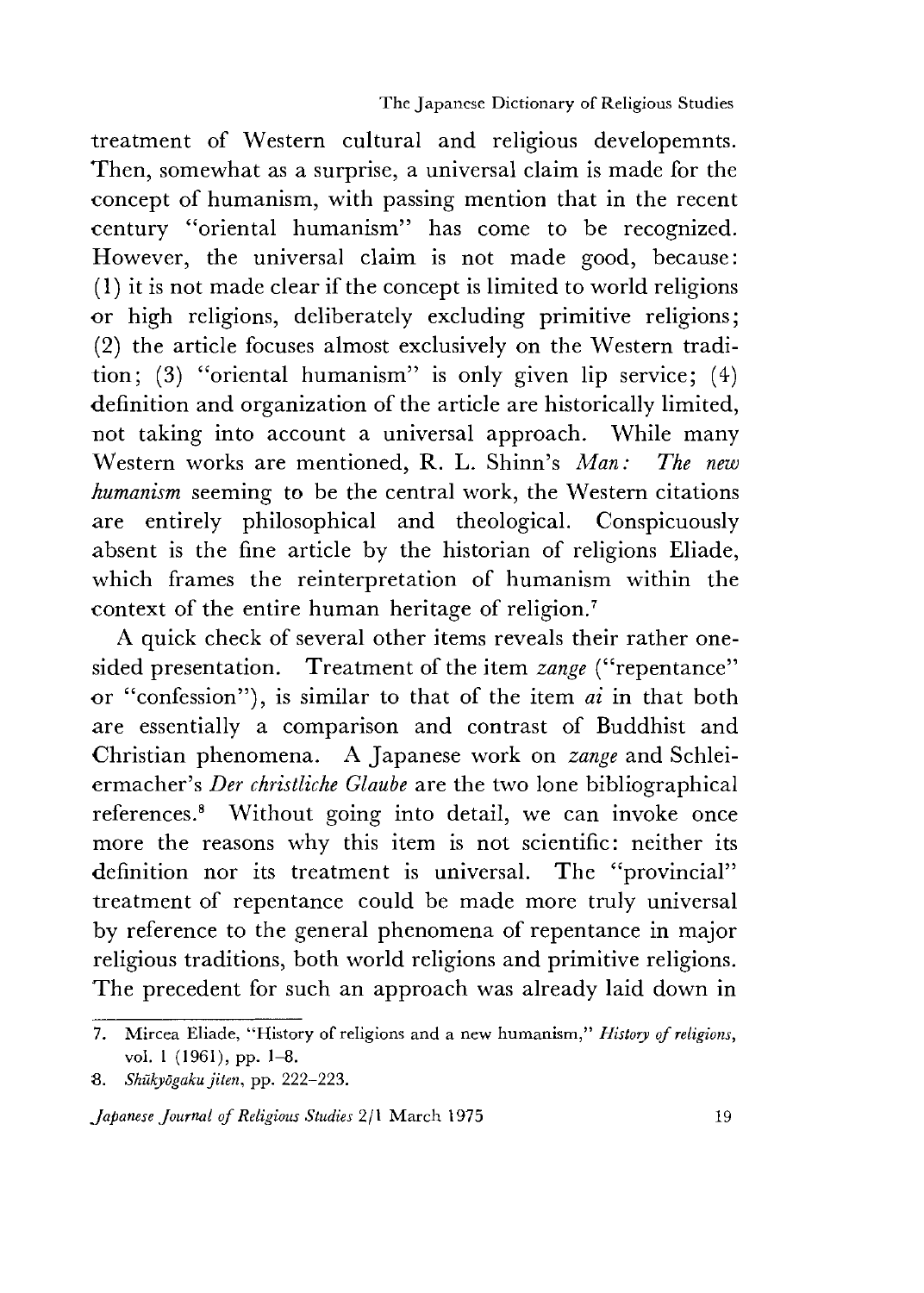### H. Byron EARHART

Pettazzoni's earlier work. *La confession des péchés.*<sup>9</sup>

It love and repentance are given Buddhist and Christian interpretations, one might suspect that the theme of purification *(harai)* would be cast in a Shinto mold. This suspicion is quickly confirmed when the separate listing of *harai* is located: it deals entirely with Shinto, and cites only Japanese works referring to Shinto and Japanese folk religion.<sup>10</sup>

By the same token one would expect that *nenchu gydji* ("annual celebrations") would be framed after the fashion of the Japanese folklore school. In fact, within the definition of the item *nenchu gyōji* the English categories of "calendar custom" and "seasonal observance" are mentioned as comparable to *nenchu gydji* only in order to defend the uniqueness of the Japanese practices. What is distinctive about *nenchu gydji* (as in various Asian countries), in contradistinction to American and European seasonal festivals, is that the Japanese phenomenon features a blend of various religions, whereas the American and European seasonal festivals are unified on a national or Christian basis. The distinctive quality of Japanese *nenchu gydji* is found in the agricultural rituals taking rice agriculture as their base, and in the belief in ancestors as the kami protecting abundant harvest. The theories of Yanagita are invoked to show that what links rice agriculture rituals and ancestral festivals is the fact that the rice-protecting kami and the ancestral kami are one and the same. All this is directly opposite to all foreign religions.

With this rendition of *nenchū gyōji* as uniquely Japanese phenomena, one is prepared for the fact that not a single Western reference is cited in the bibliography, not even Frazer. Still,

<sup>9.</sup> Raffaele Pettazzoni, *La confession des peches,* 2 vols., transl. (from Italian) by R. Monnot (Paris: E. Leroux. 1931-32). As Pettazzoni points out in his preface, "La confession des péchés telle qu'elle se pratique dans les différentes religions est étudiée ici pour la premiere fois d'une manière systématique."

<sup>10.</sup> *Shukyogaku jiten,* pp. 614-615.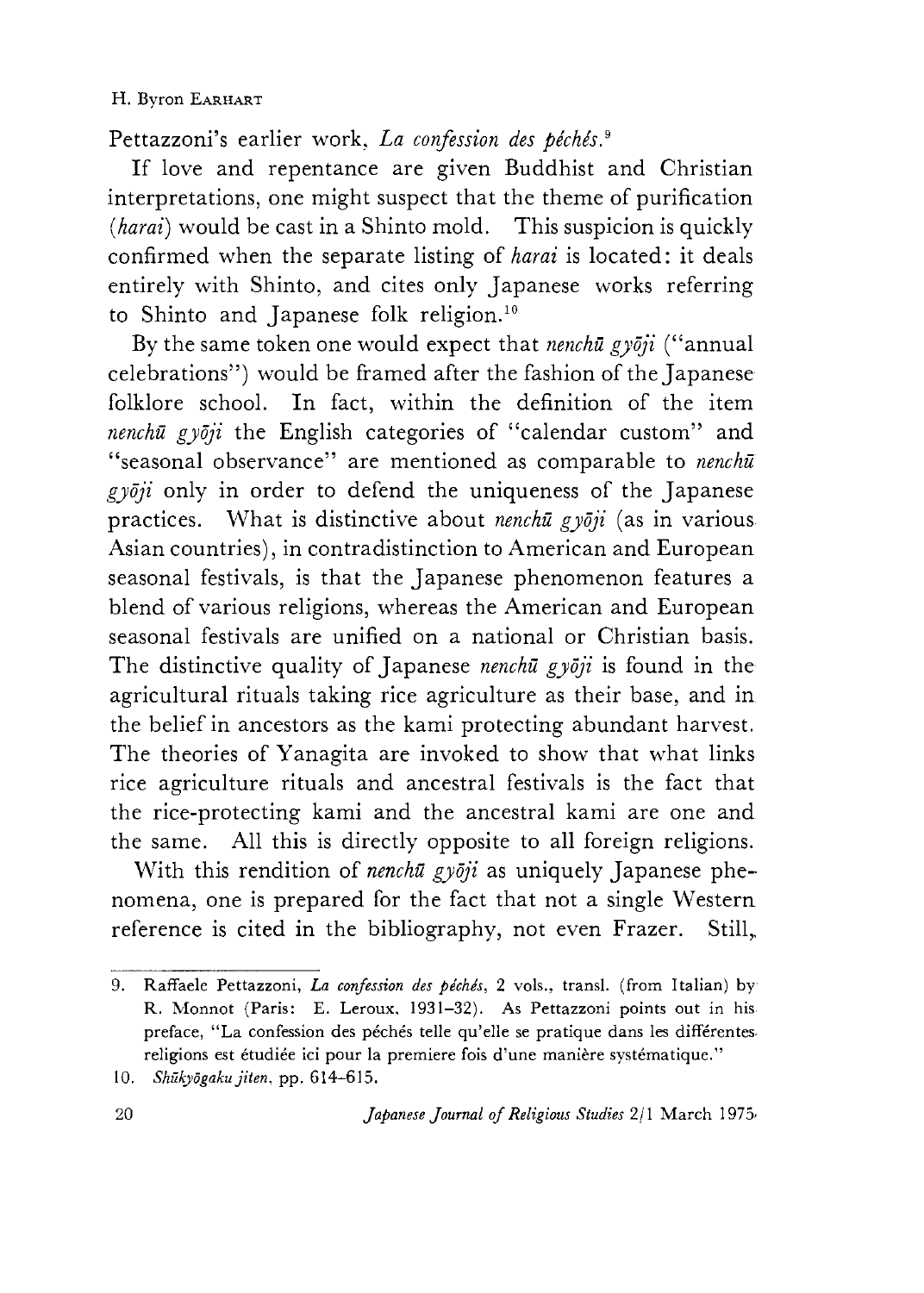one cannot help but be puzzled when he considers that there must be other instances of annual celebrations with a pattern of vegetation-fertility-earth-ancestors-divinity sufficiently similar to Japanese *nenchu gydji* to qualify the uniqueness of the Japanese phenomena. Surely the distinctiveness of Japanese material must be relative. Otherwise, one could argue for the uniqueness of the religious practices of any people or area: methodologically one can take the radical extreme that any two phenomena —human beings or religious rites—are so uniquely distinguished that nothing common can be said about them.

When we question the treatment *oi nenchu gyoji* in this instance, however, we are not debating with Japanese shukyogaku as such; rather, we are inquiring about the intentions and assumptions of Japanese folklore studies (to ascertain and protect the uniqueness of Japanese culture). While we laud the fruitful results of folklore studies in Japan, we doubt the validity of using the assumptions and conclusions of folklore studies for the foundation of a *scientific shukyogaku.* The same comment can be applied to all the items from *ai* to *nenchu gydji.* Our reservation concerning the notion of *ai* ("love") is that it injects certain Christian assumptions into the foundation of the study of religion. And why should the notion of *harai* ("'purification") be limited to Shinto: here the influence of Shinto studies is brought to bear upon *shukyogaku.*

At this point one must question whether there was a lack of communication between the editors and the contributors. It almost appears that some contributors have the alternate intention of presenting concise statements from the viewpoint of theology, Shinto studies, folklore studies, etc. The articles such as *nenchu gyoji* and *harai,* which make no attempt at a universal argument, lead one to believe this; and they are easier to accept than items such as *ai* and *zange,* which make a universal claim. As pointed out earlier in the review, the broad scope of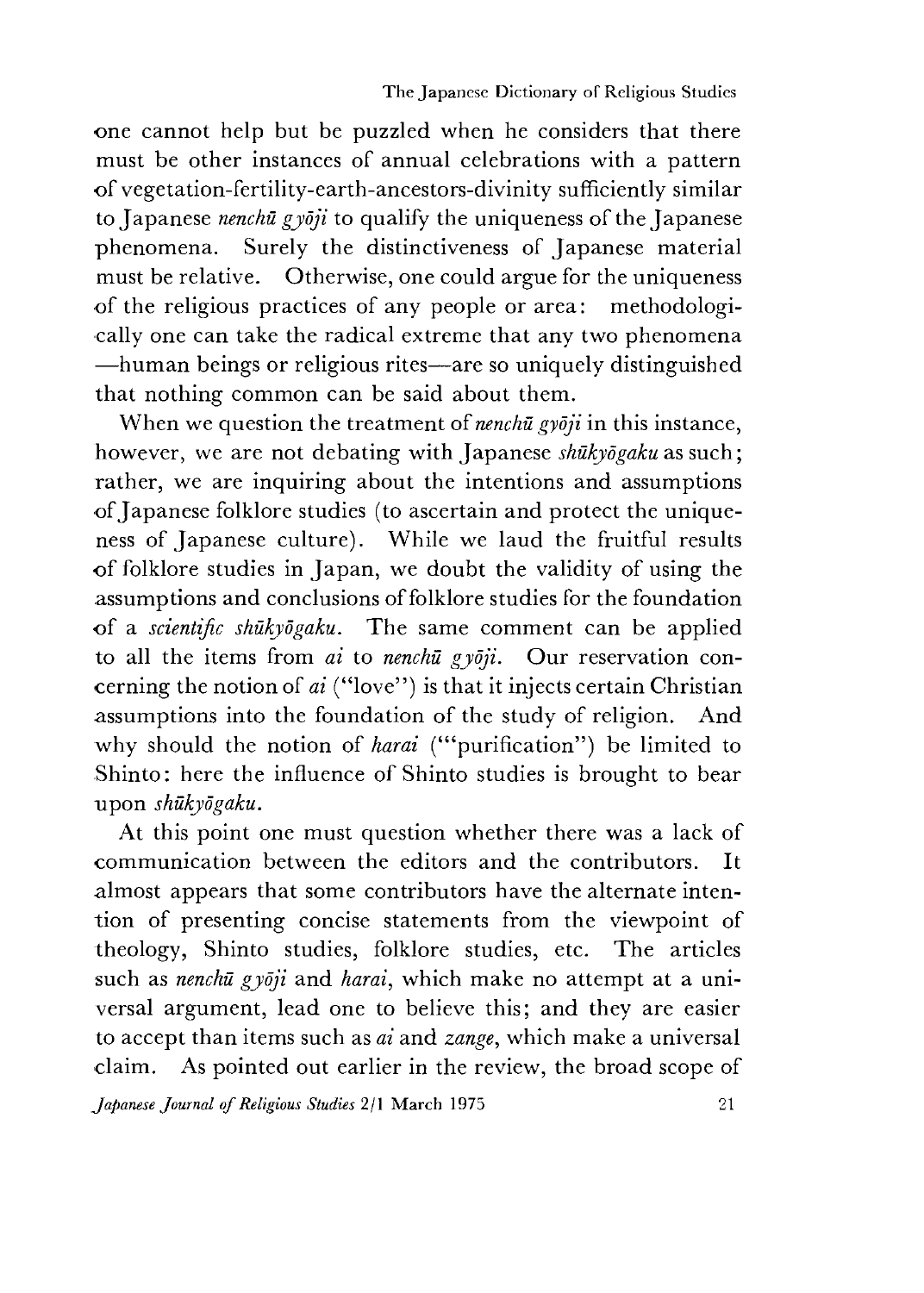*shukyogaku* in Japan is partially explained by the fact that religion as the object of study, and not a unified methodology, is what holds it together. The disadvantage of this type of compromiseconsensus is that the individual items cannot always be approached on the same basis, for some terms are historically and conceptually limited, whereas some terms are universal (both in ideal and in actual utilization). And lest these remarks be seen as overly critical, it should be admitted that the problematics of the items previously analyzed reflect a widespread dilemma in the study of religion internationally: harmony between historical and scientific approaches. The tendency for traditional branches of religious study has been to make the particular historical forms of that tradition serve the purpose of universal (if not normative) categories. In some cases an indigenous term such as "shaman" or "shamanism" becomes the reducing lens through which the concentrated powers of many scholars working on widely separated phenomena are focused to produce a genuinely universal concept adequate for use in any geographical or chronological context. However, in many instances there is still much confusion between historical terms used in a supposedly scientific sense, and "scientific" terms with hidden traditional content. This is a problem to which we will return in our concluding remarks.

What is further puzzling to the reader of the *Shukyogaku jiten* is that, alongside these more traditionally treated items, universal categories such as "shamanism" abound. Indeed, when one comes to the end of the item *nenchu gydji* he finds three crossreferences: *girei* ("ritual"), Shinto, and *nōkō girei* ("agricultural rituals"). The article on *noko girei*, written by the author of *nenchu gyōji*, is almost completely in tune with this more universal style: the article begins with a general definition, moves to death and rebirth, then seasonal festivals, and finally New Year, before taking up "Japanese agricultural festivals." Eliade is quoted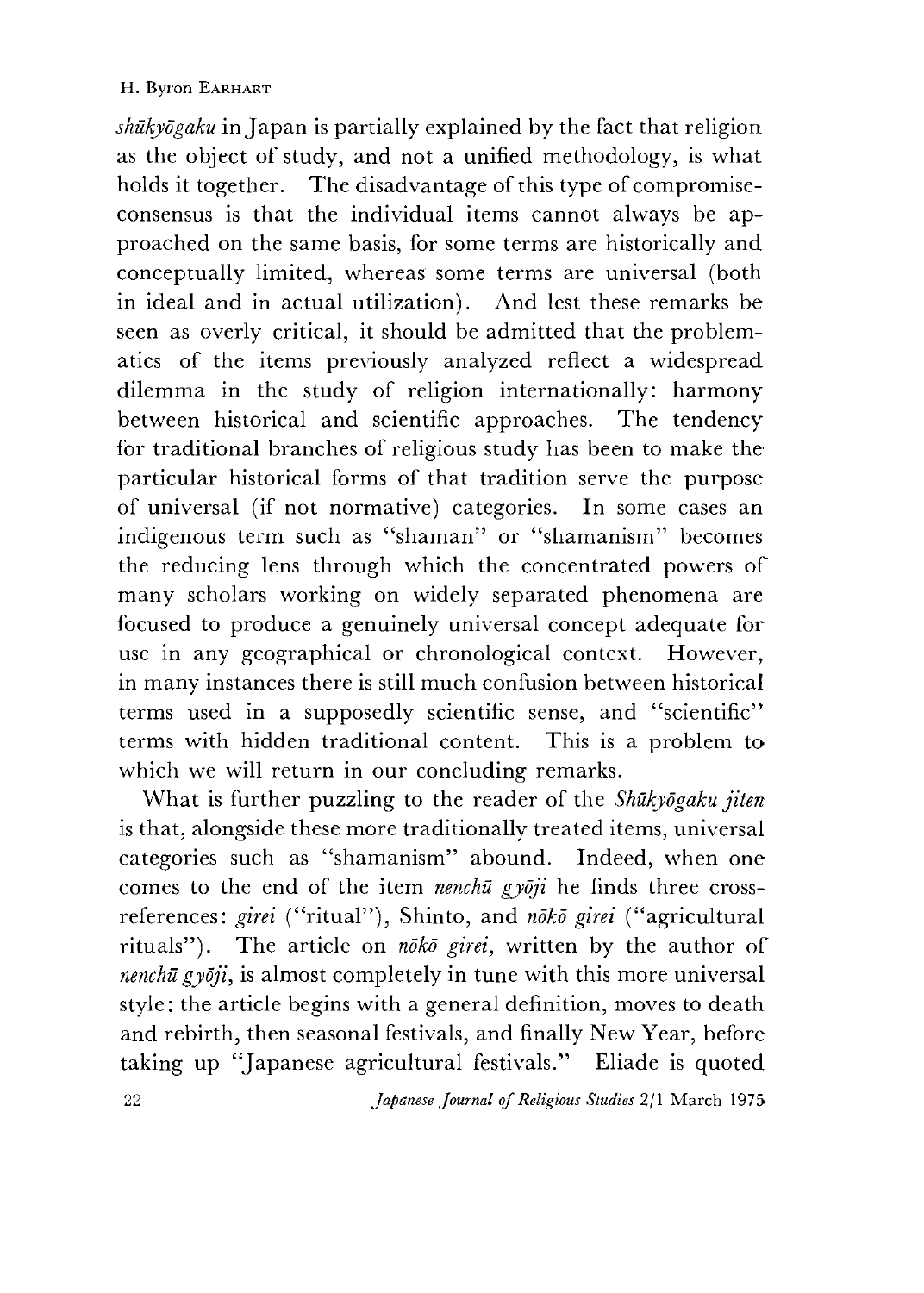within the article, and his works form the only Western references in the bibliography. The article *girei* ("ritual") takes us to the other extreme of a strictly scientific article which invokes no traditional assumptions, defines the subject immediately on a universal basis, and quotes all the relevant Western material (as well as the Japanese); if the article were translated it would not necessarily be obvious that this article was written by a Japanese scholar—which is not to play down Japanese scholarship, but to say that this scholarship reaches an international level beyond provincial assumptions. It is a host of these articles which, in the estimation of this reviewer, bespeak the great achievement of the dictionary.

It is fascinating how, starting with the initial item in this dictionary, we encounter basic issues which interconnect with other items, and reveal so much of the nature of the work. If one chooses to proceed from the final item of the dictionary, he finds another trend. For the final item wa ("circle" or "wheel"), is treated as a universal symbol, traced back to prehistoric times, and then analyzed mainly in terms of Buddhism; here the interpretation is more along the lines of phenomenology of religion.<sup>11</sup> The single cross-reference is  $\hat{i}$ *un* ("cross"), and this item, written by the author of the *wa* article, is cast in the same mold: it describes the types of crosses and their representation within various cultures, emphasizing the symbolic significance of the cross.12

The previous sleuthing, of course, is less than a systematic analysis of the dictionary—it is offered, rather, to go beyond mere description of contents, and to afford a dynamic perception of the dictionary in actual use. But there is not space to apply this detective approach to the entire dictionary, and it may be best to jump to the conclusions of the reviewer's investigation of

<sup>1 1 .</sup> *Shukyogaku jiten,* p. 767.

<sup>12.</sup> *Shukyogaku jiten,* pp. 353-356.

*Japanese Journal of Religious Studies* 2/1 March 1975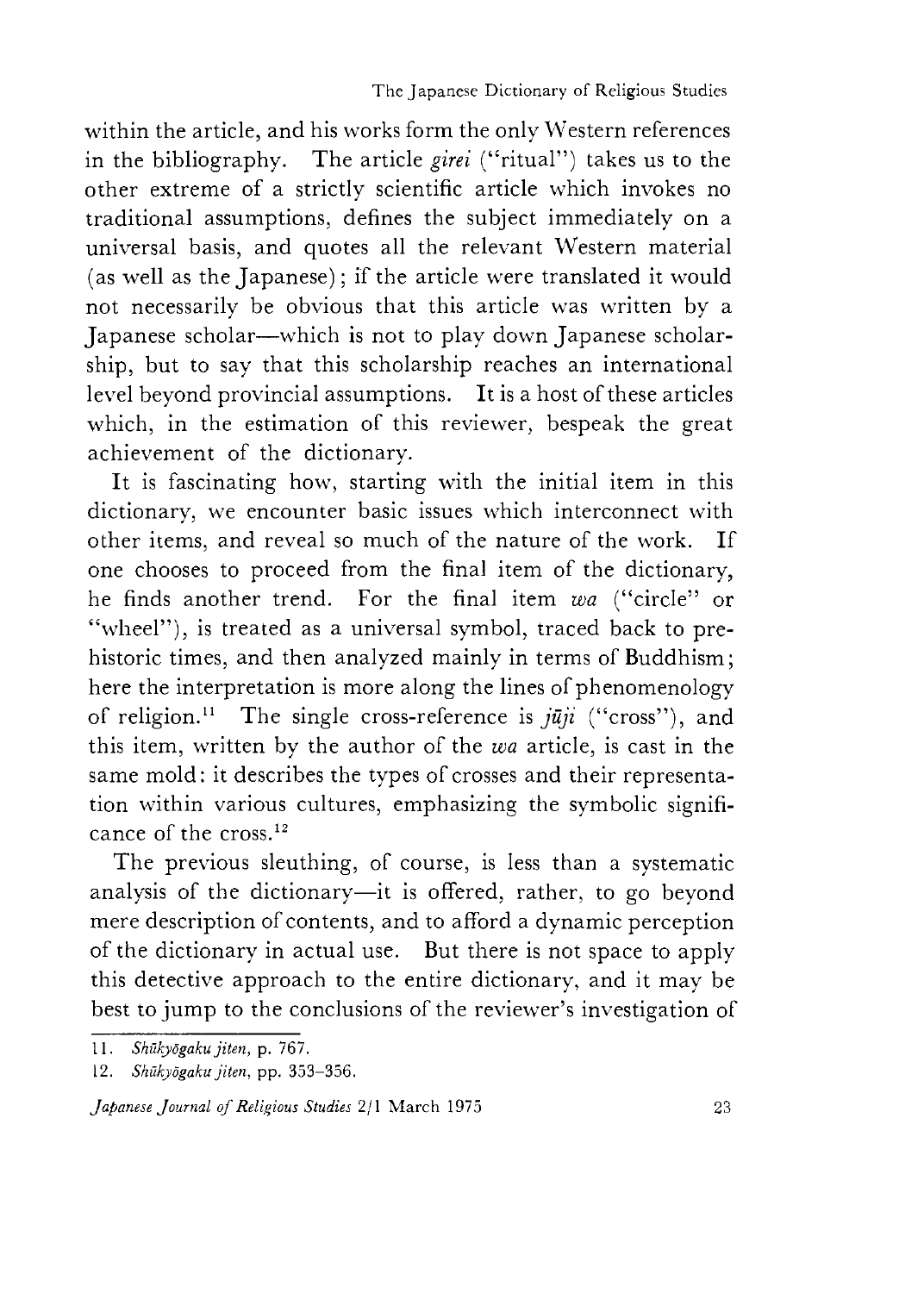as many kinds of items as possible. The most general conclusion is that the dictionary's own classification headings in eight categories (translated into English earlier in this review), while helpful in gaining an overview of the dictionary and in finding particular items, is not really indicative of the major lines of description and interpretation. A partial reading of the dictionary has yielded for the reviewer at least seven kinds of items, listed as follows.

 $(1)$  Some items, such as animism and animatism, are mainly of interest for the history of the study of religion, to ascertain what the terms meant when Tylor and other scholars used them, rather than to urge their present application.

(2) Other terms, such as *ai* ("love"), *zange* ("repentance"), *nenchu gyōji* ("annual celebrations"), and *harai* ("purification") describe mainly the aspects of a particular tradition, or results of a particular subdiscipline (theology, folklore studies, Shinto studies) within Japanese *shukyogaku.*

(3) Terms such as *wa* ("circle") and *juji* ("cross") are representative of the symbols treated within the phenomenology and morphology of religion, with considerable use of the insights of scholars such as Jung and Eliade.

(4) *Nōkō girei* ("agricultural rituals"), *girei* ("rituals"), and *matsuri* ("festival") are genuinely universal-scientific terms, but their treatment tends to go beyond the descriptive and interpretive work of the morphological items to focus mainly on theoretical issues.

(5) A whole range of items, including the most important ones in the whole dictionary, concentrate on disciplinary matters —the history and divisions of the study of religion and its related disciplines. (Viewed from this perspective, we can lump together the classifications of *Shukyogaku* and Related Disciplines, Religion and Psychology, Religion and Society, and Religion and Culture.)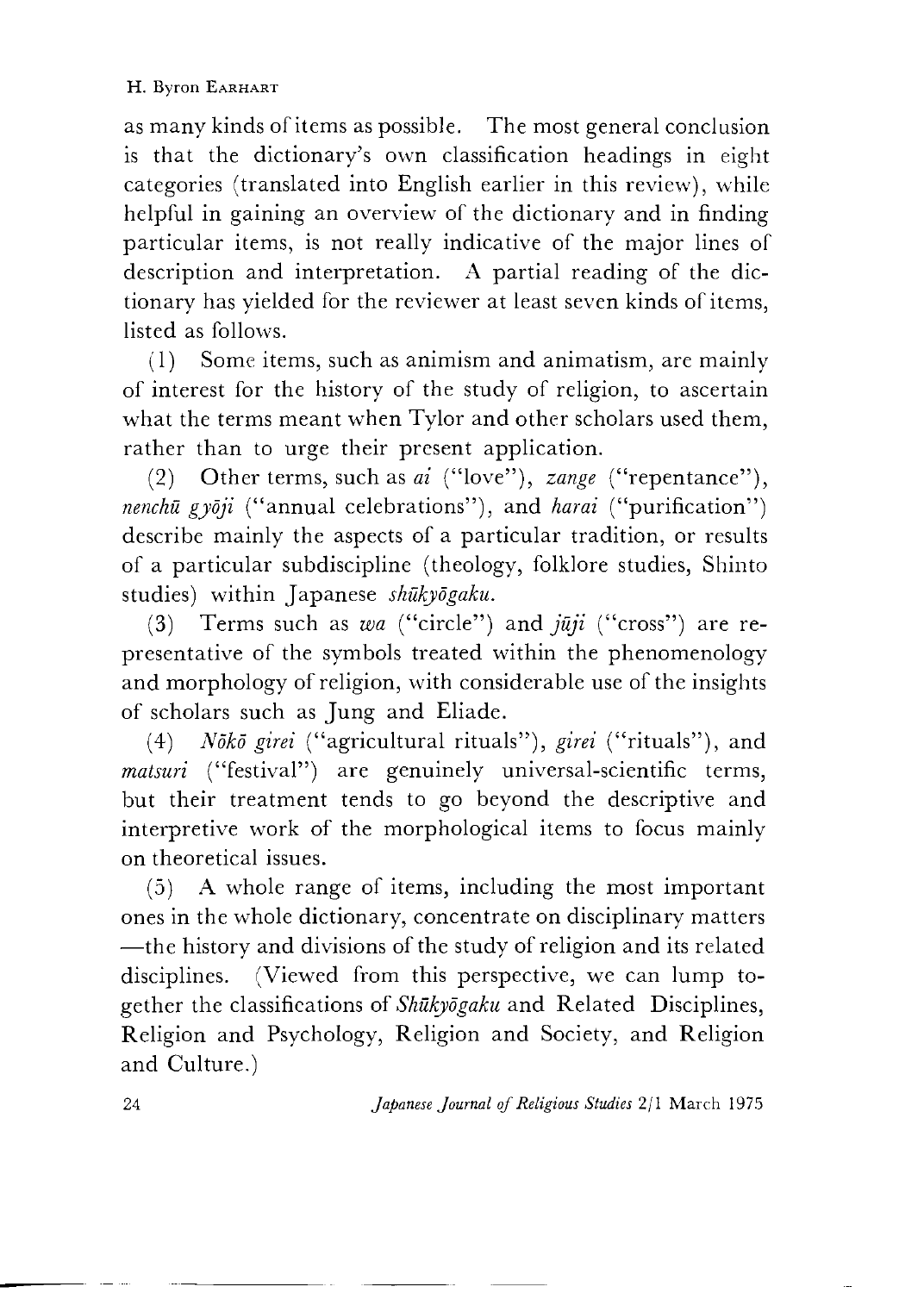(6) The articles on specific religions—individual religions such as Shinto, Buddhism, Islam, and Christianity, as well as geographical divisions such as Asian religions and African religions—naturally constitute a category of direct description. The other items within the dictionary's classification Types of Religions and Specific Religions, items such as *genshi shukyo* ("primitive religions"), *shizen shukyo* (*Naturreligion*), and "shamanism" seem to fall within other categories.

(7) Some items might be considered under the philosophy of religion, and therefore be included in the category of disciplinary matters; however, it seems that "pragmatism" (pura*gumateizumu),* "historical materialism" *{yuibutsushikan),* and "existentialism" *(jitsuzonshugi)* might be considered as a separate category of philosophical concerns.

We will review each of these seven kinds of items, spending less time on the items of lesser significance and those already surveyed, devoting more time to the more central items.

The first kind, historically important terms, is essential in the history of the study of religion, as in any discipline, in order to follow the empirical and conceptual development of the discipline. The inclusion of these terms in the *Shukyogaku jiten* is essential, especially to help people from outside the discipline in becoming acquainted with the terms that have been used to discuss religious phenomena. In the opinion of the reviewer, older terms such as "monotheism" *{isshinkyd)* and "polytheism" *{tashinkyo)* are no longer really that useful for contemporary research, but it is necessary to know how the terms have been used. Indeed, in a term like *Urmonotheismus [genshi isshinkan*), important methodological issues are still lurking. Terms of this kind seem to be well covered in this dictionary.

Items of the second kind, those borrowed from other particular traditions or particular subdisciplines, are scattered through the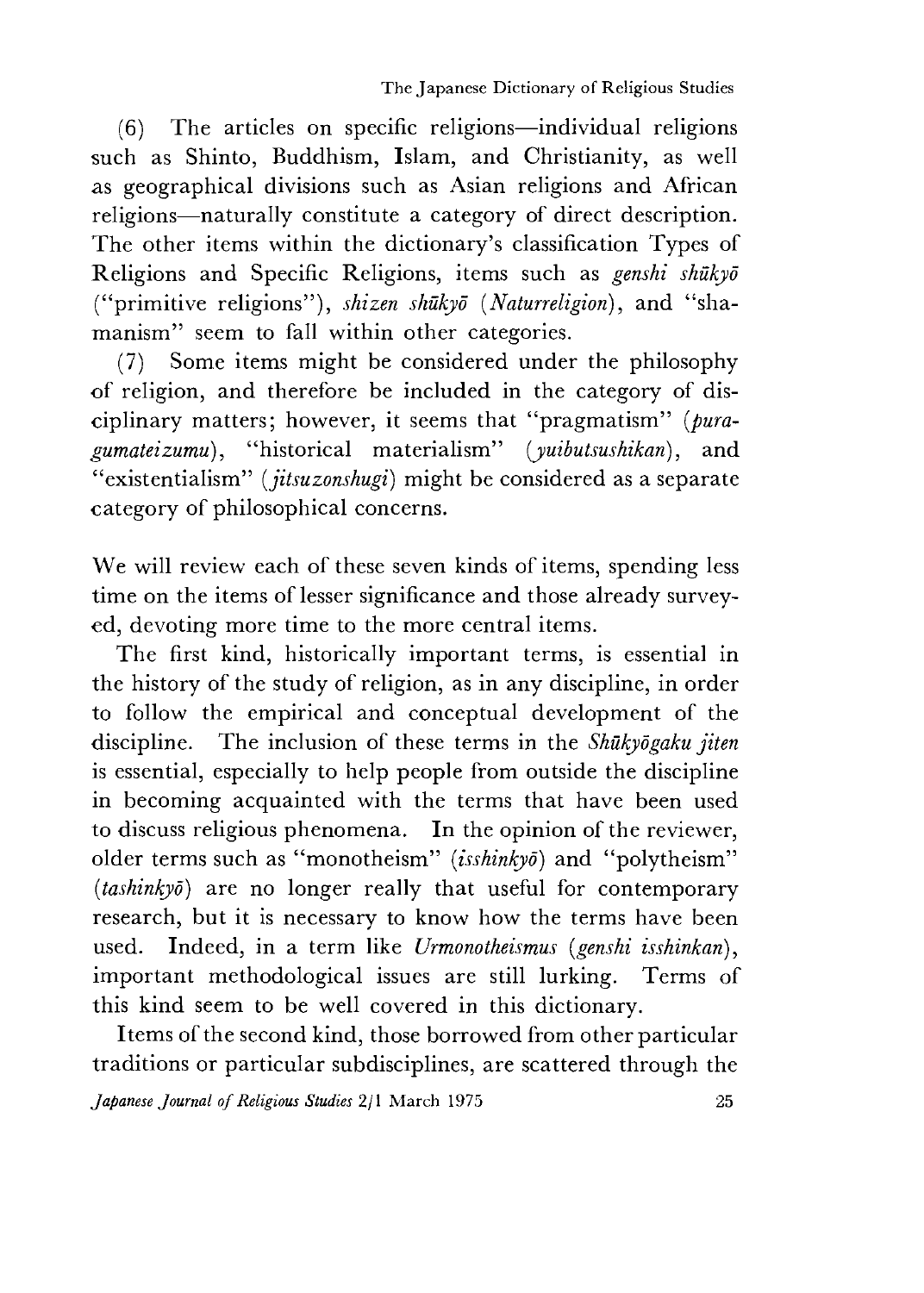dictionary, and do not represent its greatest contribution. As has been argued at length above, the presence of these terms in the *Shukyogaku jiten* is questionable, for although the dictionary claims to be scientific, the treatment remains rather traditional. And, if traditional treatments are in order, there are many other dictionaries for Christianity, Buddhism, folklore studies and the like that can better cover these fields. The difficulty these terms pose, of course, illustrates the need for a more highly unified discipline of the study of religion.

The third kind, symbols treated phenomenologically, constitute the material of an important subject area discovered early in the study of religion, and highly refined by the works of scholars such as Jung and Eliade. While the *Shukyogaku jiten* cannot compare with a dictionary of symbols, it does contain the key articles important for the study of religion, not only *wa* ("circle") and  $j\bar{u}j\bar{i}$  ("cross"), but also a provocative discussion of *iro* ("color") drawn mainly from the work of Victor Turner. There is a long article *on jikan* ("time") which treats the general religious significance of time, especially according to Eliade, and analyzes time within Christianity and Buddhism. While these items may appear as standard to Westerners who have long known works like the venerable *Encyclopaedia of religion and ethics,* they represent something of a breakthrough in the Japanese academic scene. For although there are many Japanese dictionaries dealing with religion, such as dictionaries of folklore studies and annual rites as well as of Buddhism and Shinto, symbols have ordinarily been treated within the confines of particular traditions rather than in a broad comparative fashion. The inclusion of even a selection of significant symbols in the *Shukyogaku jiten* is a major achievement for Japanese religious studies. For example, *akuma* ("demon" or ''evil spirit") is treated across the entire religious spectrum. Technically, the term derives from the Sanskrit word *Mara,* and was first present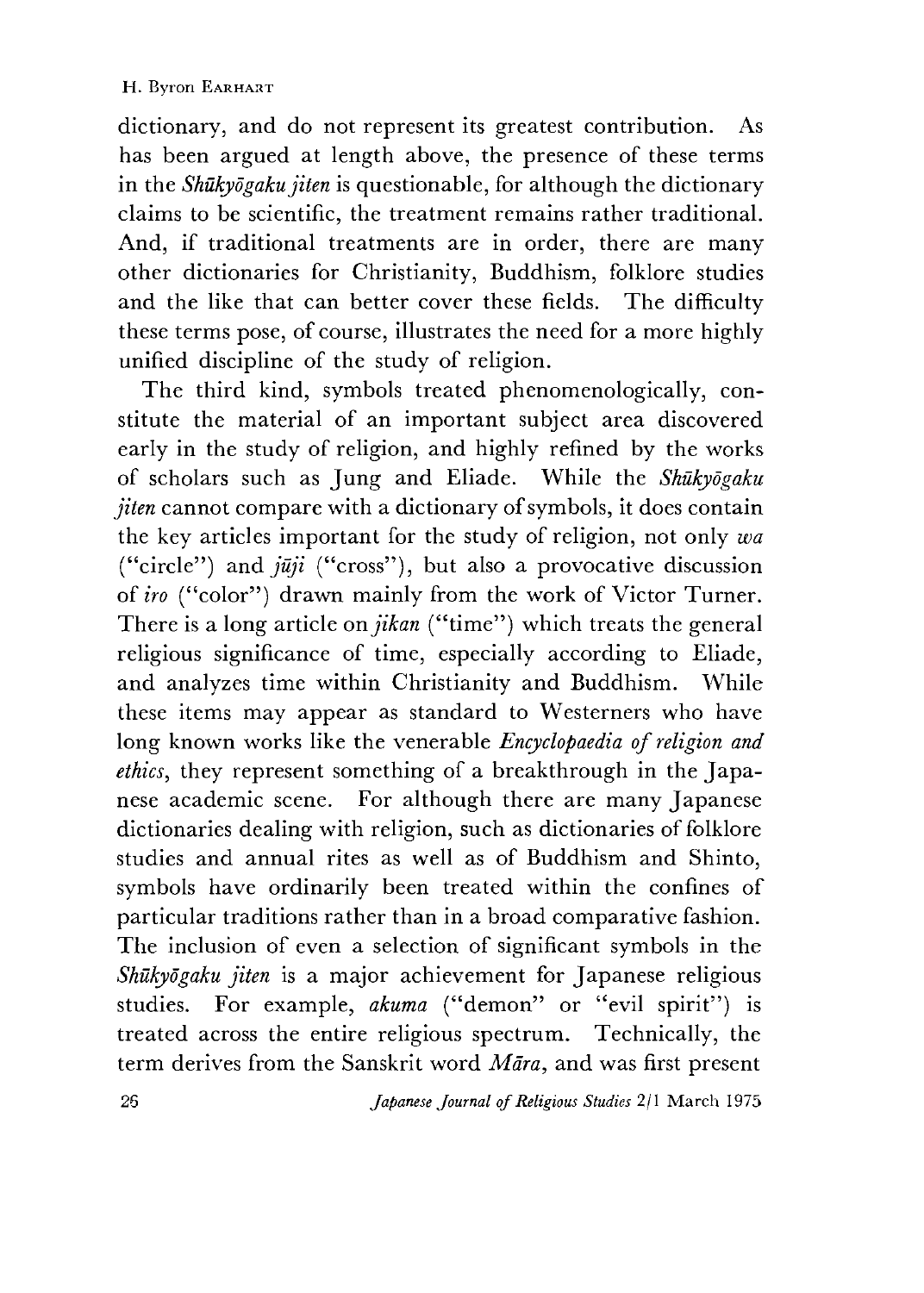in the Buddhist tradition. But in the Japanese folk tradition *akuma* can mean any bad spirit, and the term has come to be used to refer to bad spirits in any tradition. Described very briefly are "bad spirits" in primitive religions, European beliefs, and Islam. Although this is a minor item in a large dictionary, the inclusion of many of these items preclude provincialism and provide a broader understanding of the universal phenomena of religion.

The number and selection of symbols and symbolism generally seems fine, but the reviewer might make one suggestion on behalf of a female colleague, with whom the reviewer was discussing the dictionary. There seems to be no item dealing with the religious symbolism of women. There are items for "pregnancy" *(ninshin)*, "marriage" *(kekkon)*, "hierogamy" (seishō), "witch" (majo), and "mother goddess" (chiboshin), but none dealing with the religious symbolism and religious significance of woman. Since there are items for "children" *(kodomo),* "the aged" *(rdjin*),and "the dead" *(shisha),* it might be expected that women would also be included. There is a general article on *hitogami* (literally, a person who is a kami or divinity), but this too does not deal directly with the problem of femininity and the sacred. A more pertinent suggestion, perhaps, is greater bibliographical help in the area of symbols. The article on "symbol" (shocho), which is treated more in the theoretical fashion of *girei* ("ritual") and similar items, includes in its bibliographical section neither a single dictionary of symbols nor a single bibliography of symbols. Since the number of references in an article such as symbol *(shocho)* must be limited, it might be advisable to refer to existing bibliographical publications.13

<sup>13.</sup> For symbolism one might suggest Manfred Lurker, ed., Bibliographie zur Sym*bolkunde,* 3 vols. (Baden-Baden: Heitz, 1964-68) as well as the same editor's continuing work in the periodical *Bibliographie zur Symbolik, Ikonographie und Mythologie* (5 volumes through 1973).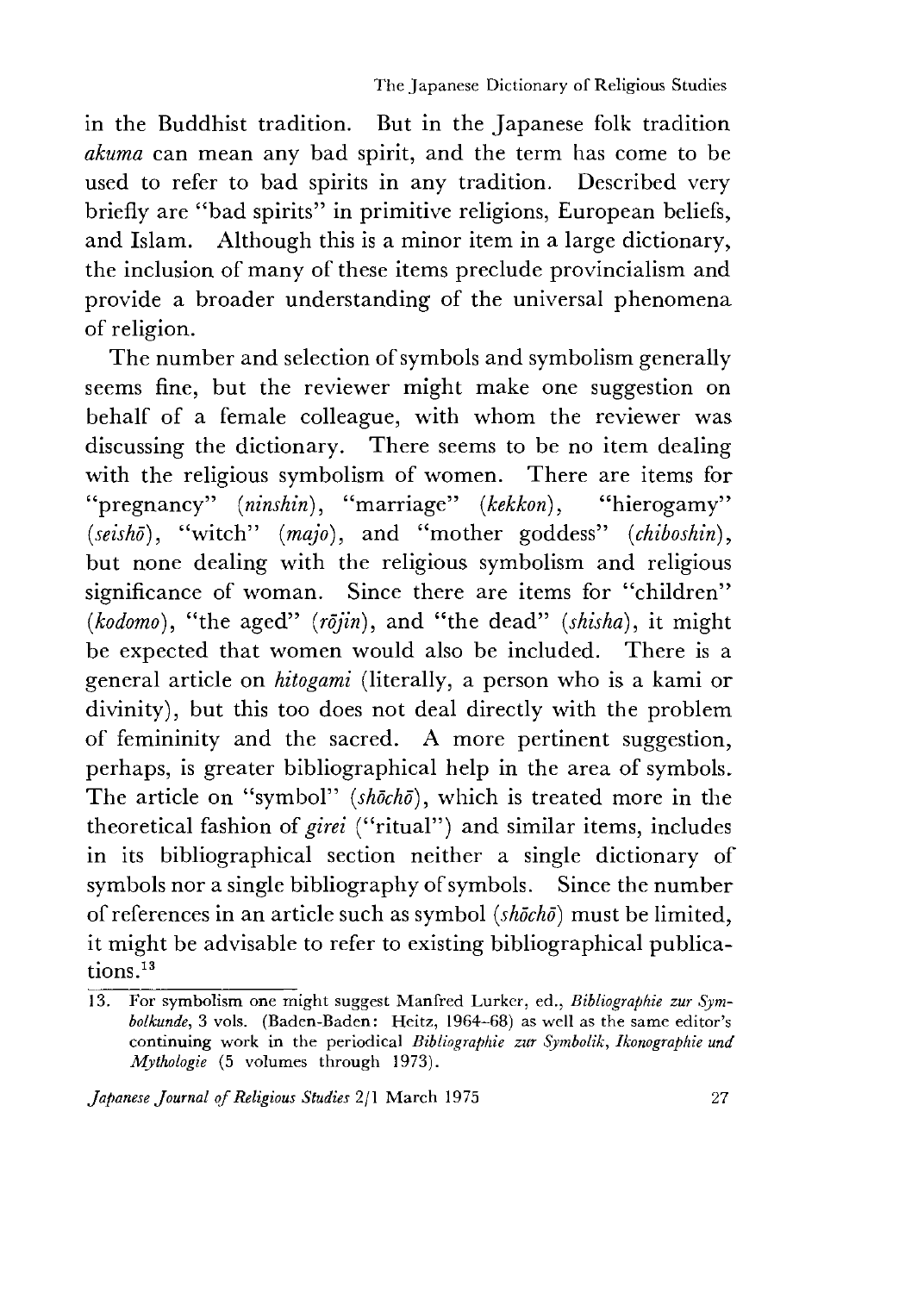#### H. Byron EARHART

The fourth kind of items, universal-scientific terms focusing on theoretical issues, certainly marks one of the major contributions of the dictionary. To take one example, the article on *girei* ("ritual") is a comprehensive summary of both the problem of the study of ritual, and also the various aspects of ritual. The article on *girei* is broken down into the following subdivisions: character and definition, history of studies on ritual, the structure of ritual, and ritual and society. Anyone who wants an up-to-date, fresh interpretation of religious ritual will do well to read this article. The bibliography contains the best Western literature, and one might suggest only a recent article which appeared after the dictionary was published.14 The item *kozoshugi* ("structuralism") is treated with the same care and theoretical concern as is evident in the *girei* article. First there is a general definition followed by a discussion of the subject through the two subdivisions of "social structuralism" and "logical structuralism•" The major bibliographical citations are found at the end of the article. The item *kinoshugi* ("functionalism") is another good illustration of the fine theoretical work in the dictionary: the item begins with a definition, then treats the subject under the rubrics of theoretical development and the prospects of functionalism. It is worth noting that the author, after tracing the earlier developments and the most recent proponents and modifications, is rather critical of the theoretical assumptions of functionalism, particularly in light of the insights of structuralism. The bibliography is briefer than in some other items, and, especially because the article ends on a note critical of functionalism, it would seem that there might have been room for one of the most recent critiques of functionalism by a historian of religions.15 At least one

<sup>14. &</sup>quot;Ritual," *New encyclopaedia Britannica*, 15th ed., vol. 15 (1974), pp. 863-866.

<sup>15.</sup> Hans H. Penner, "Poverty of functionalism," *History of religions*, vol. 11 (1971), pp. 91-97. Note the references to theoretical works critical of functionalism.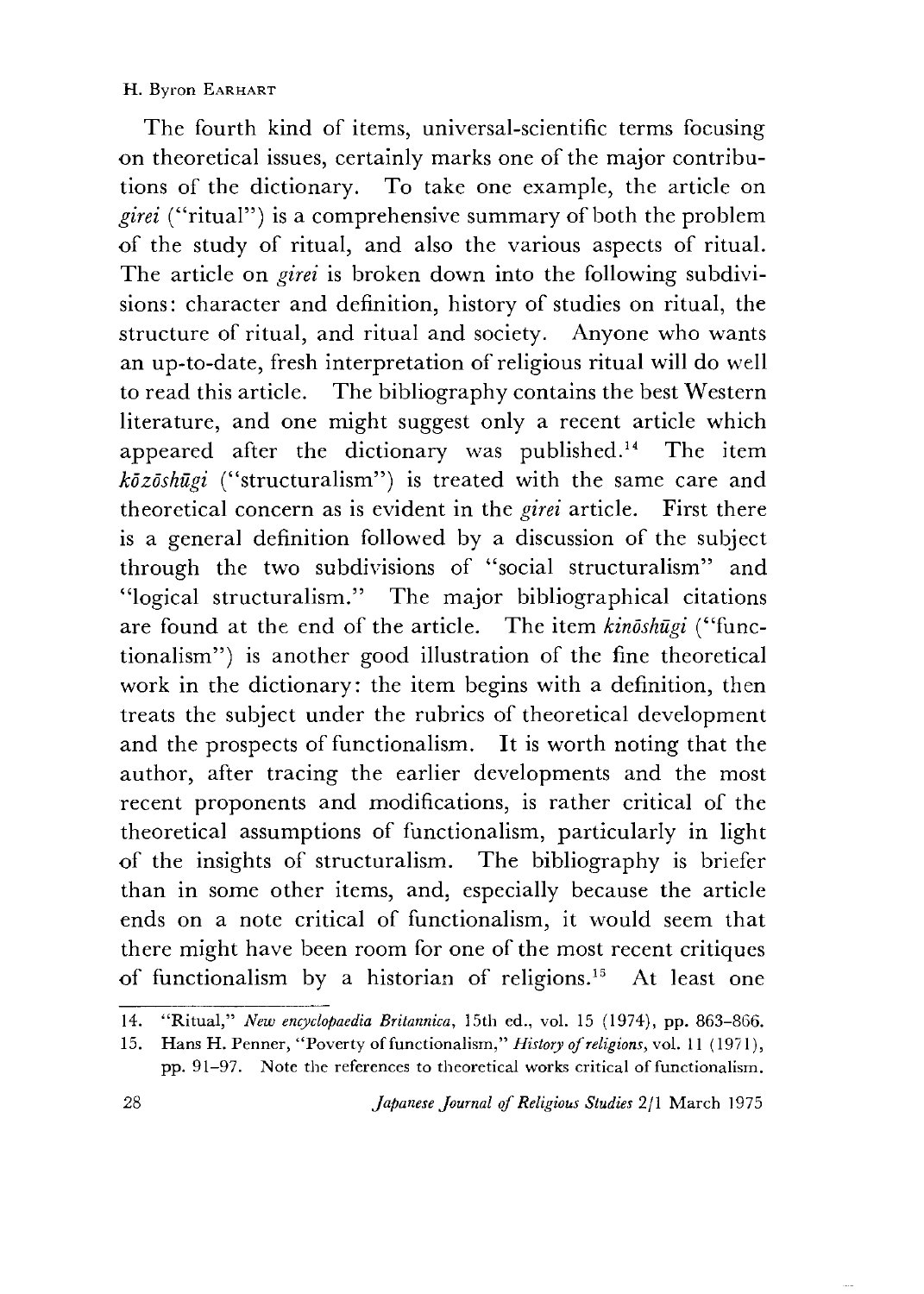social science critique of functionalism might also have been mentioned, such as one of the works of Hempel or Runciman. However, all these suggestions are minor, and one concludes from reading these theoretical items that the methodology of the study of religion is being actively and fruitfully pursued in contemporary Japan.

The fifth kind of items, articles on aspects of the discipline of the study of religion and related fields, form another key contribution of the dictionary. From *shukyo* ("religion") to *shukyogaku* ("religious studies"),and on to fields such as *shukyo chirigaku* ("geography of religions"), the whole range of disciplinary matters concerning the study of religion are covered comprehensively and treated in depth. The item *shukyo* ("religion") includes interesting nuances that a Western dictionary would never feature. First there is a detailed etymological analysis of the two Sino-Japanese characters for *shukyo*, tracing Chinese usage of the two characters and their use to translate Buddhist terms. In Japan the two characters *shukyo* came to mean religion in general, and in 1968 this was the term used to translate *Religionsiibung.* Following this Asian etymology, there is the standard Western etymology of the Latin *religio* and interpretations of figures such as Cicero and Augustine. The fact that Japanese scholars of religion are able to relate their own cultural notions of religion and intellectual tradition of the study of religion in an integrated fashion to Western notions of religion and the Western conceptual framework for religious studies puts them in a very good position to further the international-scientific character of the study of religion. The next subheading for the item *shukyo* ("religion") is *various types of definitions,* which begins with Leuba's three categories of intellectualistic, affectivistic, and voluntaristic; added to Leuba's categories are value and attitude, social character (of religion), sacred and profane, and structure and function. In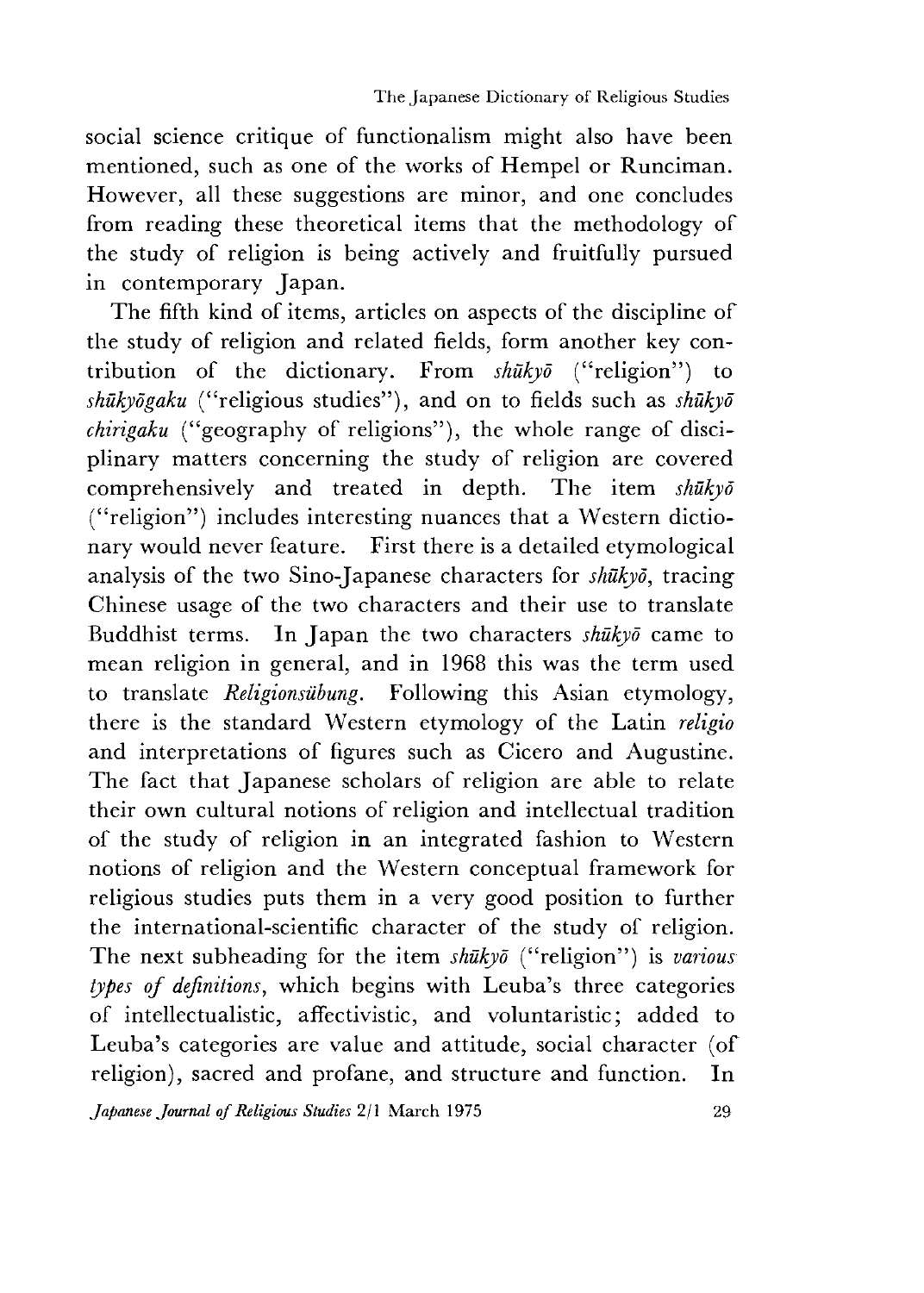brief, the focus is on the various approaches to religion and the kind of definitions they reach. The final subdivision of *shukyo* ("religion") is *methodological significance of definition,* in which the author surveys contemporary approaches to the definition of religion, and notes that methodologically even if a person does not attempt to define religion, an assumed definition will be present within the framework of his study. The intention of this article is to provide a balanced survey of the whole range of religious studies, both humanistic and social scientific, as reflected in the bibliography, which includes a number of Japanese works as well as the Western range materials, from William James and Eliade to Parsons and Geertz. One item that might also be suggested for inclusion, to balance these more theoretical works, and to provide a convenient discussion of Western *religio,* is Smith's *Meaning and end of religion*

The item *shūkyogaku* presents a carefully argued case for the distinction between normative and descriptive studies of religion, in order to safeguard the objective character of religious studies. It is interesting that the term *shukyogaku* is immediately identified as a translation of the German *Religionswissenschaft.* After this identification, *shukyogaku* is treated under the subheadings of *meaning of the word, questions concerning religion, the standpoint of religious studies, the limits and goals of religious studies, the formation of religious studies,* and *the development of religious studies.* Except for the concluding paragraph, which traces the history of *shukyogaku* in Japan, this article is a straightforward presentation, with the standard Japanese and Western references in the bibliography.17 To sample one of the lesser known branches *of shukyogaku*, the item *shukyo chirigaku* ("geography of religions")

<sup>16.</sup> Wilfred Cantwell Smith, *Meaning and end of religion: A new approach to the religious traditions of mankind* (New York: Macmillan, 1963), especially chapter 2, "'Religion' in the West."

<sup>17.</sup> *Shukyogaku jiten}* pp. 267-274.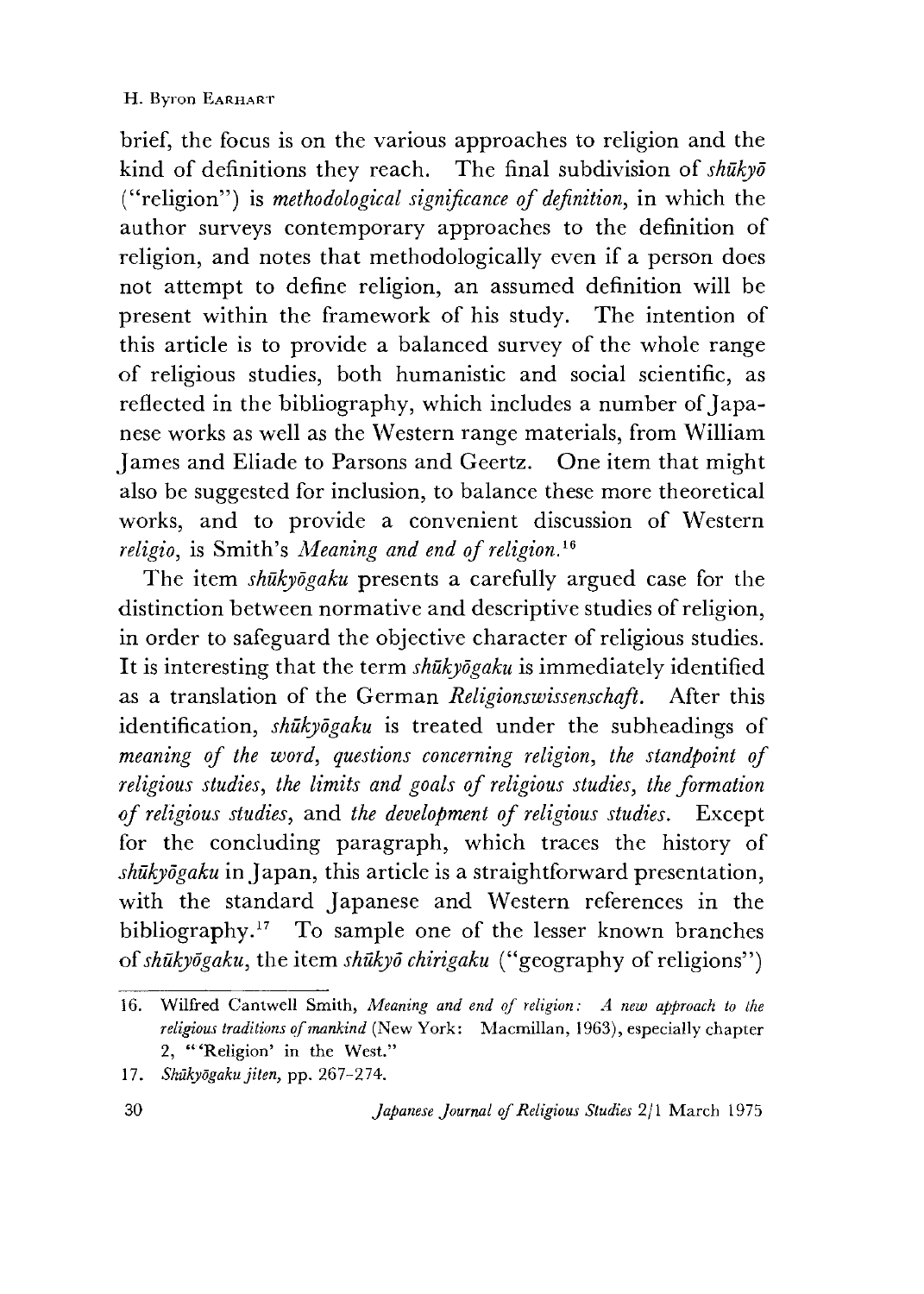The Japanese Dictionary of Religious Studies

was read, with gratifying results. This article is subdivided into *definition, the history of geography of religion—focusing on the* difference between religious geography and geography of religion, the *framework of religion within geography of religions, the classification of religions within geography of religions*,and *approaches within geography of religions.* The article traces this academic area from classical times to the present, analyzing seven different approaches which geography of religions can take. The author admits to the dilemma of geography of religions as a separate field, but provides a lengthy bibliography of German, French, and American works dealing with the subject. (As the bibliographical references for this item in *Shukyogaku jiten* illustrate, most of the work in this area has been done by geographers.) The reviewer was gratefully enlightened by the reading of this item and was informed of Western works previously unnoticed.18 One recent English work, which appeared after the dictionary was published, will no doubt find its way into a second edition of the work.19

Other branches of *shukyogaku* are well represented, and perhaps the general area of greatest importance and greatest interest will be the number of entries dealing with the social scientific study of religion. This aspect of the dictionary deserves more lengthy consideration, for the items go far beyond the theoretical items such as functionalism and structuralism. But at least some indication of the scope of these items and their significance can be gained merely by listing some of them. There are practical items, such as *shūkyō chōsa* ("religious investigations"), and some particular concepts, such as "charisma" *(karisuma).* Of central importance, of course, is the item *shūkvō shakaigaku* ("sociology of religion"). Results of this field are seen in items

<sup>18.</sup> *Shukyogaku jiten,* pp. 322-325.

<sup>19.</sup> Isma'il Rāgī al Fārūqī and David E. Sopher, eds., *Historical atlas of the religions* of the world (New York: Macmillan, 1974).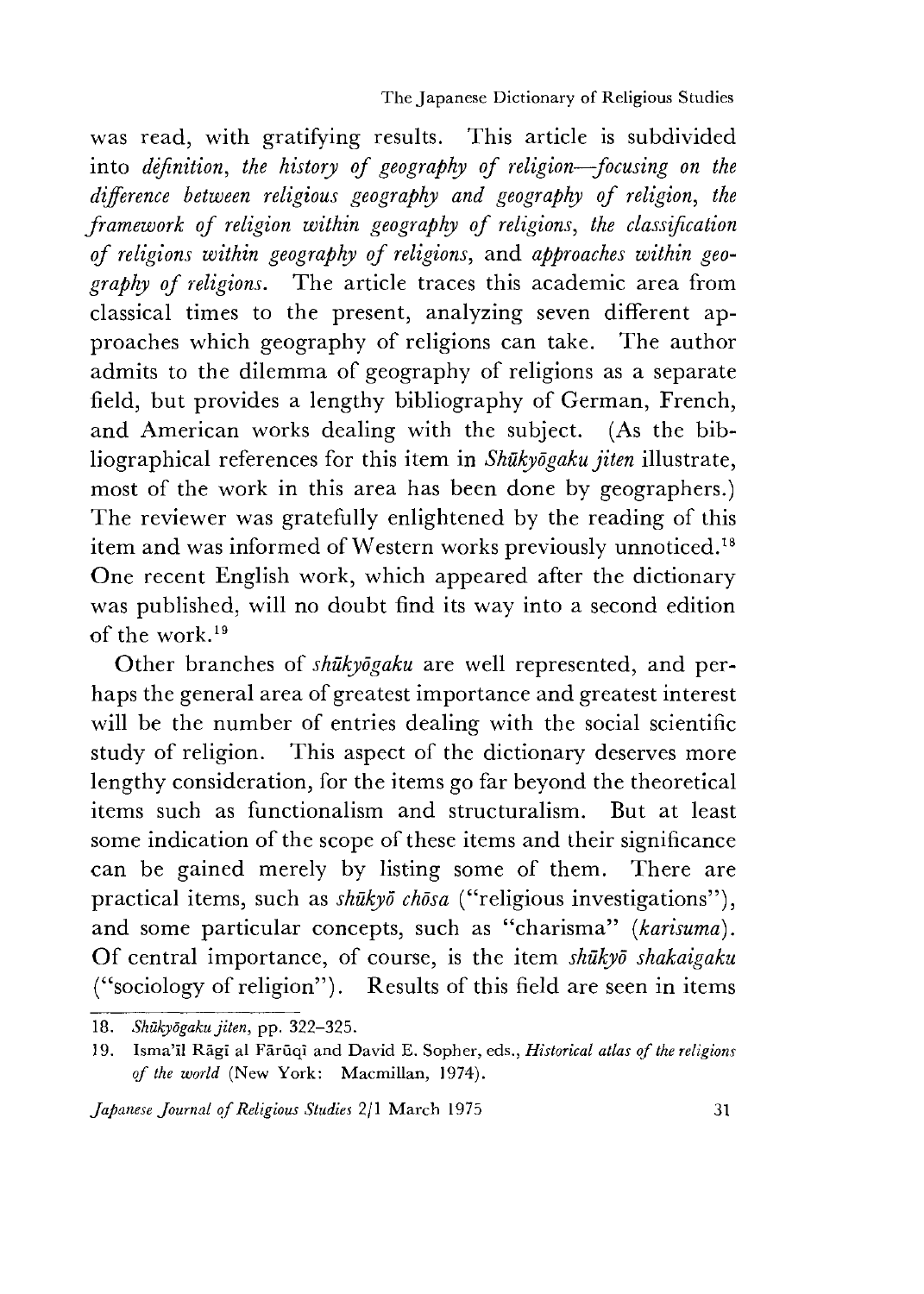such as *shukyd henyo* (literally, "religious acculturation") and *shinko shukyd* ("newly founded religions,' or *shin shukyd undo* "new religions" or "new religious movements"). Even £Cchurch-sect-denomination,' is included. These selected items demonstrate the comprehensive concern with disciplinary matters, not limited to *shukyogaku* itself and sociology of religion.

The sixth kind of items, articles on specific religions and geographical divisions, take up less space in this dictionary than in standard dictionaries of religion, for the intentions of the editors are directed more to the discipline of religious studies than to the subject matter of particular religious traditions. (The dictionary's classification Types of Religions and Specific Religions includes items such as new religions and primitive religions, which the reviewer has considered elsewhere: considered within this sixth kind of items are only those which deal with identifiable traditions.) The editors' intentions are carried out in these items on specific religions, with concise overviews of all the "world religions," archaic traditions (Egyptian religions), individual religions (Shinto), and major areas (Asian religions). These items are convenient as first articles for the beginning student, as well as summary and review for the more advanced student and scholar.

Subheadings of three items will give the reader an idea of the kind of topical and historical description found in them. The article on Islam *{isuramukyo)* begins with a discussion of the term Islam and its meaning, and then is divided into: *Islamic studies and the study of religion, Muhammad, Qur'ān, Hadīth,* and *contemporary Islam.* The article on Christianity *[kirisutokyo]* has the following subheadings: *definition, Bible, formation of Christianity, early Christianity, the church and the Roman Empire, medieval period, Reformation, modern times,* and *American Christianity.* The item for Buddhism *[bukkyo)* has the following subheadings: *meaning of the word and definition, life of the Buddha (Sakyamuni*),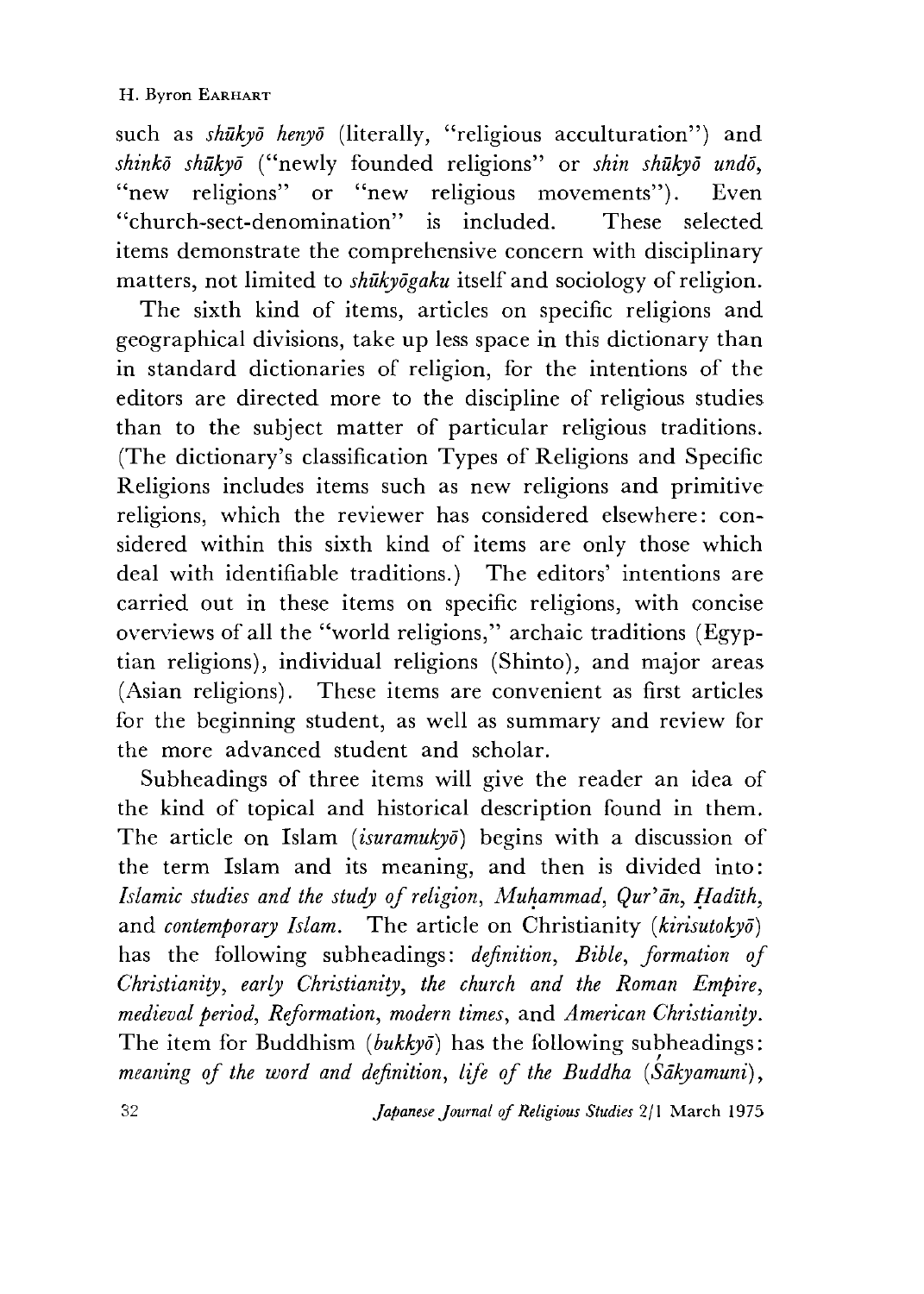*original form of doctrine* (divided into the subcategories of *modern studies, dharma,* and *paticcasamuppada*), and *the development of Buddhism* (broken down into the subcategories of *the formation of scriptures and sectarian Buddhism, Mahayana Buddhism, Buddhology,* and *the development of Mahayana Buddhism*). It appears that the authors of these articles have been given freedom to pursue their subjects according to historical or topical approaches, but all major aspects seem to be well covered, and the bibliographies are adequate. (It is unfortunate that the 15th edition of *Encyclopaedia Britannica,* published in 1974, did not appear before the preparation of *Shukyogaku jiten;* the completely new articles on religion in *Encyclopaedia Britannica* constitute probably the most comprehensive set of accurate and concise treatments of specific religions now available in English. Many of these articles would make good references within the bibliographical sections of the *Shukyogaku jiten.)*

The seventh kind of items, within the area of philosophy of religion or philosophy, includes the following items: "pragmatism" (puragumateizumu), "historical materialism" (puibutsu*shikan),* and "existentialism" *[jitsuzonshugi].* By itself it is not a large group, but it indicates the philosophical thrust contained in lesser degree in other items. For example, some items, such as *rishinron* ("deism"), express the philosophical reflection of an earlier period. Some items, for example *kami no sonzai* ("existence of God"), express theological reflections, focusing on classical arguments. Some items, notably *kaishakugaku* ("hermeneutics") and *shinkaron* ("evolutionism") shade into disciplinary and methodological issues. It is noteworthy that the author of the *shūkyogaku* item tends to exclude theology, philosophy, and philosophy of religion from *shukyogaku* proper. However, it is just as difficult to exclude as to include these items, which range from "philosophical" questions *within* religious traditions (the existence of God) to philosophical questions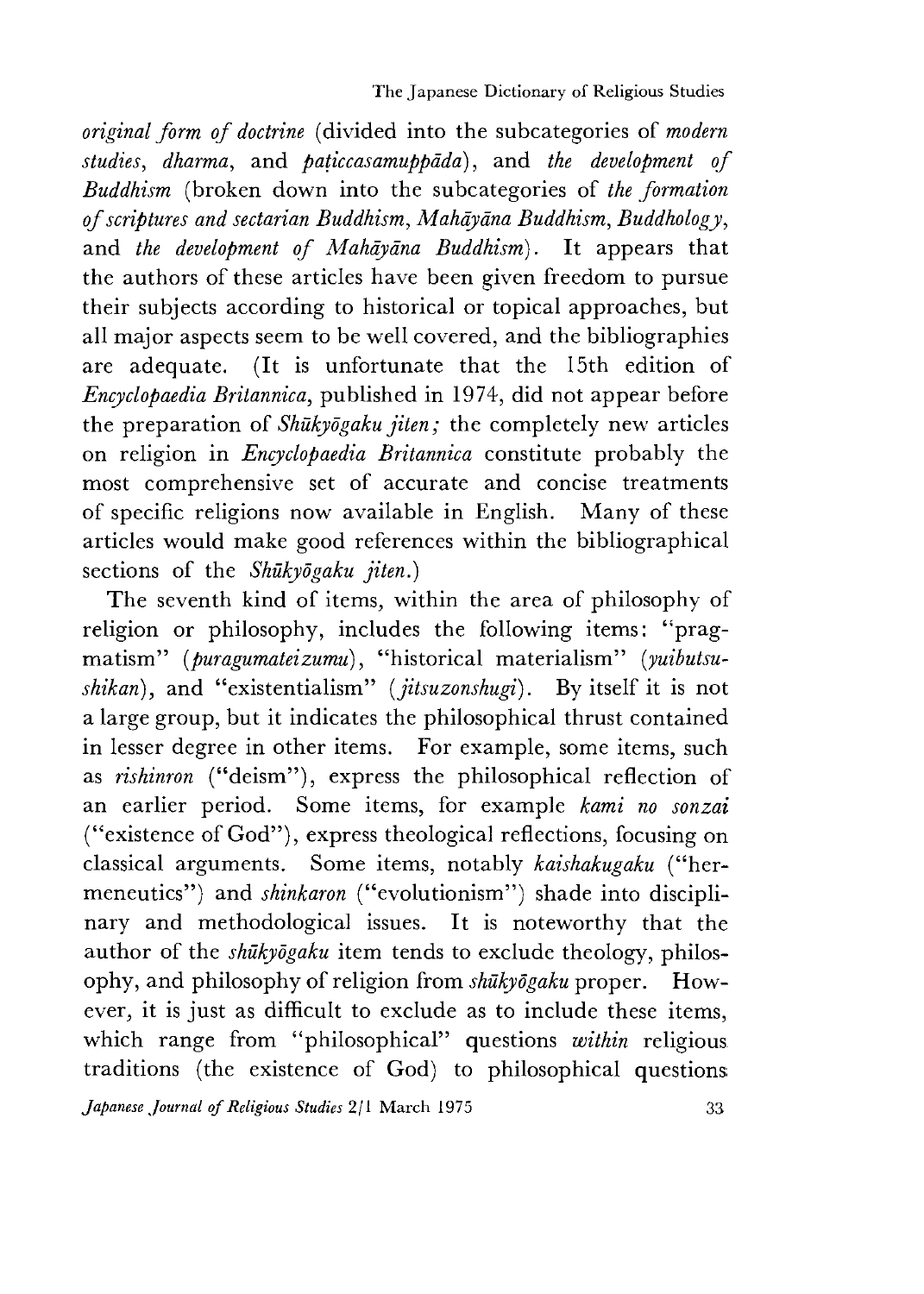*about* the study of religion (hermeneutics). It seems that there is lack of clarity in this whole area of religious studies throughout the world. And one cannot fail to notice that most of these terms reflect the intellectual tradition of Western studies. Therefore, rather than remark on these specific items, one is tempted to look to future developments in this area which may be forged by the joint cooperation of these items' authors, and their successors. The leading question is whether previous historical and philosophical issues can be reforged in the crucible of a scientific *shukyogaku.* For example, "existentialism" *(iitsuzonshugi)* is treated in the dictionary as an aspect of Western philosophy, discussing Sartre, Jaspers, Heidegger, Merleau-Ponty, and other Western forerunners. This is fine in terms of the history and philosophy of Western intellectual developments, but the scientific question is whether the data of religion yield up a universal category of existentialism. In fact, Eliade has argued that existentialism as "anxiety" is basic to the human condition and expressed even in primitive culture and religion.20 Some such reinterpretation is needed, possibly calling forth more accurate terminology, and requiring the reformulation of philosophy of religion on the scientific basis of the entire set of known religious phenomena.

Now that the seven kinds of items have been outlined, it is fitting to point out what types of items are *not* to be found in the *Shukyogaku jiten.* As previously explained, the authors have deliberately excluded concrete details of various religions,

<sup>20.</sup> Mircea Eliade, "Religious symbolism and modern man's anxiety" in *Myths*, *dreams and mysteries,* transl. by Philip Mairet (New York: Harper and Row, 1967), pp. 231—245. The paper was delivered at a conference on the problem of anxiety, and proceedings of the conference include a fascinating debate over the issue of whether anxiety is found only among modern societies possessing historical consciousness (historicism), or whether, as Eliade argues, anxiety is a universal human category, even among primitives. See *Vangoisse du temps present et les devoirs de Vesprit* (Neufchatel: Editions de la Baccoaiere, 1954).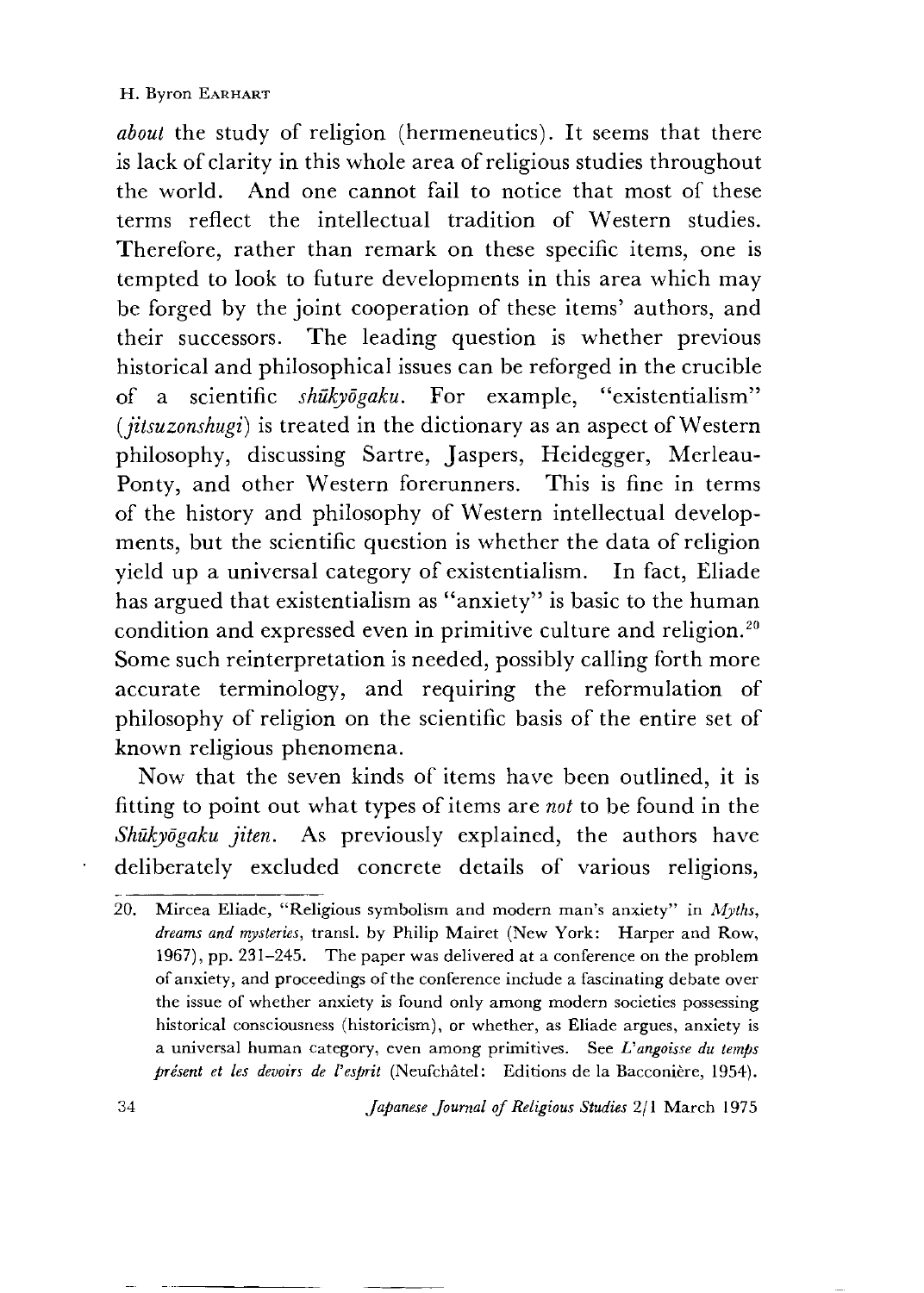limiting such references to items on a whole religious tradition or religion in a large geographical area or religion of a certain "type." These excluded items are the ones that tend to fill Western dictionaries and encyclopedias, but the *Shukyogaku jiten* takes the alternative focus of the discipline of religious studies. Also excluded are the names of specific scholars of religion. But this is not a serious omission, for some items clearly treat the theories of prominent scholars: *Urmonotheismus* is Schmidt's theory, the item on structuralism includes a discussion of Lévi-Strauss's work, and the item on color is drawn mainly from Turner's publications. And the two indexes for Japanese and Western names make it simple to locate where any scholar's work is mentioned.

## COMPARISON WITH OTHER JAPANESE AND WESTERN WORKS

The full significance of the *Shukyogaku jiten* for Japanese scholarship can be gauged only by viewing it in the light of other Japanese reference works on religion. Those who do not read Japanese may not be aware of the long tradition of high quality dictionaries and encyclopedias in Japanese, which abound in every field. Any Westerner who undertakes the study of Japanese religion cannot fail to be impressed by the abundance of superb reference works dealing with all aspects of Japanese religion, and the reviewer is glad to take this opportunity to acknowledge with gratitude his own indebtedness to such works. Mention of some leading reference works will highlight the company of scholarship which the *Shukyogaku jiten* now joins.

Of all the religious traditions within Japan, Buddhism is the most thoroughly researched, with works ranging from concise one-volume dictionaries to multi-volume encyclopedias. Perhaps the foremost example of the one-volume works on Buddhism is Ui Hakuju's *Bukkyd jiten* [Dictionary of Buddhism], which has gone through many printings and serves as the basis for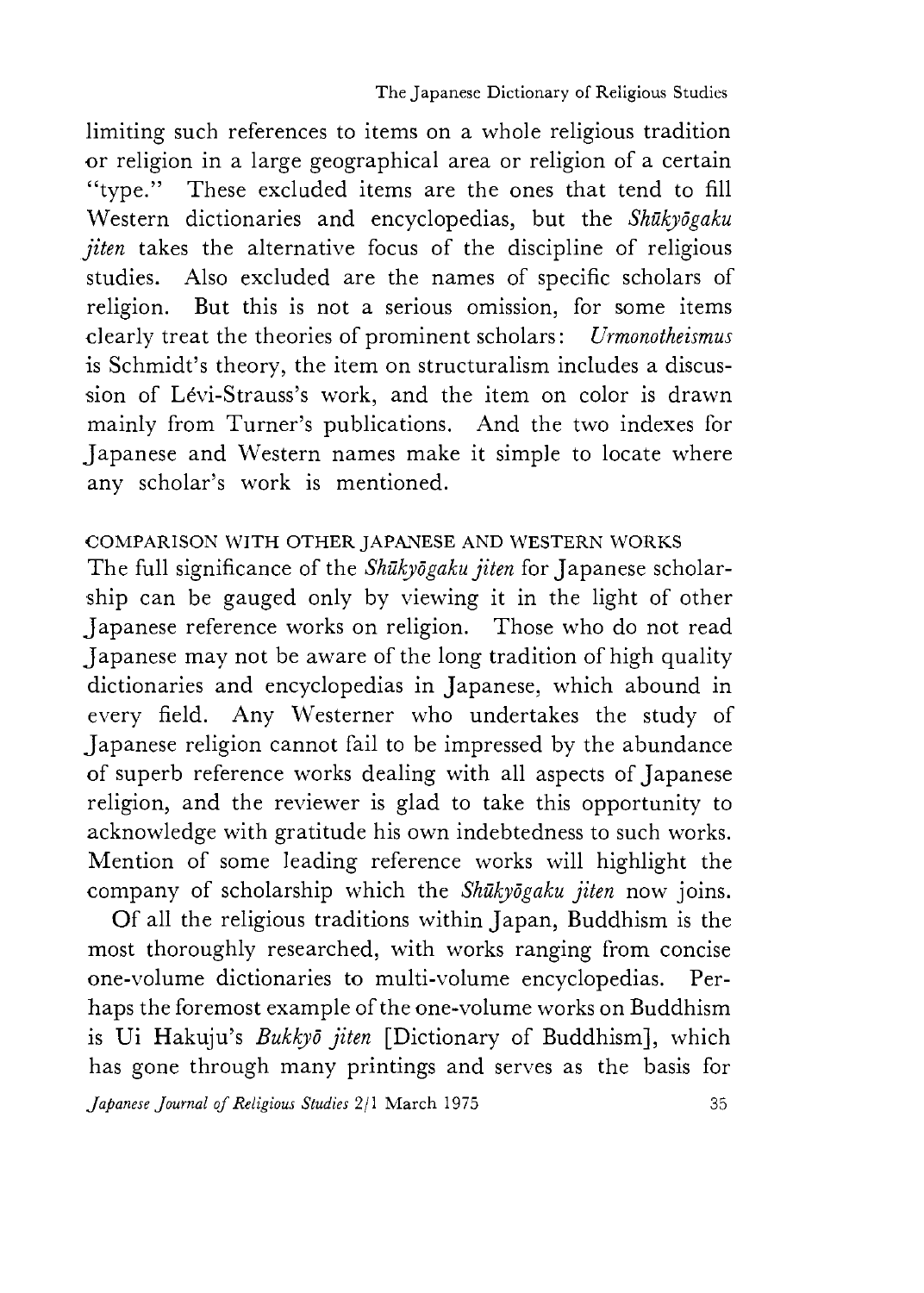the *Japanese-English Buddhist dictionary^21* a convenient reference for those who do not handle Japanese. The standard multivolume work on Buddhism is *Bukkyd daijiten* [Encyclopedia of Buddhism] edited by Mochizuki Shinkō; brought out forty years ago, it has enjoyed a more recent reprinting. There are a number of more specialized works on Buddhism, such as the three-volume *Aiikkyd daijiten* [Encyclopedia of esoteric Buddhism], also brought out forty years ago. The outstanding reference work for Shinto is the three-volume *Shinto daijiten* [Encyclopedia of Shinto], first published about forty years ago, and recently reprinted. There are also special dictionaries for Shinto kami, and reference works for analyzing Japanese literature, just as there are detailed reference works for Buddhist literature. This is not to mention the many dictionaries and encyclopedias dealing with related fields such as Japanese history. More closely connected with Japanese religion are the works dealing with popular aspects of Shinto and folklore. For example, *Nenju gyoji jiten* [Dictionary of annual festivals] was. edited by Nishitsunoi Masayoshi less than twenty years ago, and brought out in the rather popular Tōkyōdō series of dictionaries. A few years earlier in the same series there appeared *Minzokugaku jiten* [Dictionary of folklore], edited by Yanagita Kunio.22 Yanagita was also responsible for the publication of more detailed reference works on folklore. Beyond these

- 21. (Tokyo: Daitō Shuppansha, 1965). Complete information will not be given for Japanese works; two good references for Japanese works on religion are: Donald Holzman et al., *Japanese religion and philosophy: A guide to Japanese reference and research materials* (Ann Arbor: University of Michigan Press, 1959 [Center for Japanese Studies, Bibliographical series, number 7]) and *K. B. S. bibliography of standard reference books for Japanese studies with descriptive notes, vol. 4: Religion* (Tokyo: Kokusai Bunka Shinkokai, 1963).
- 22. This work has been translated as *Japanese folklore dictionary* by Takatsuka Masanori (Lexington, Kentucky: University of Kentucky Press, 1958). 11 is little known and little used, probably because it was published in microcard form.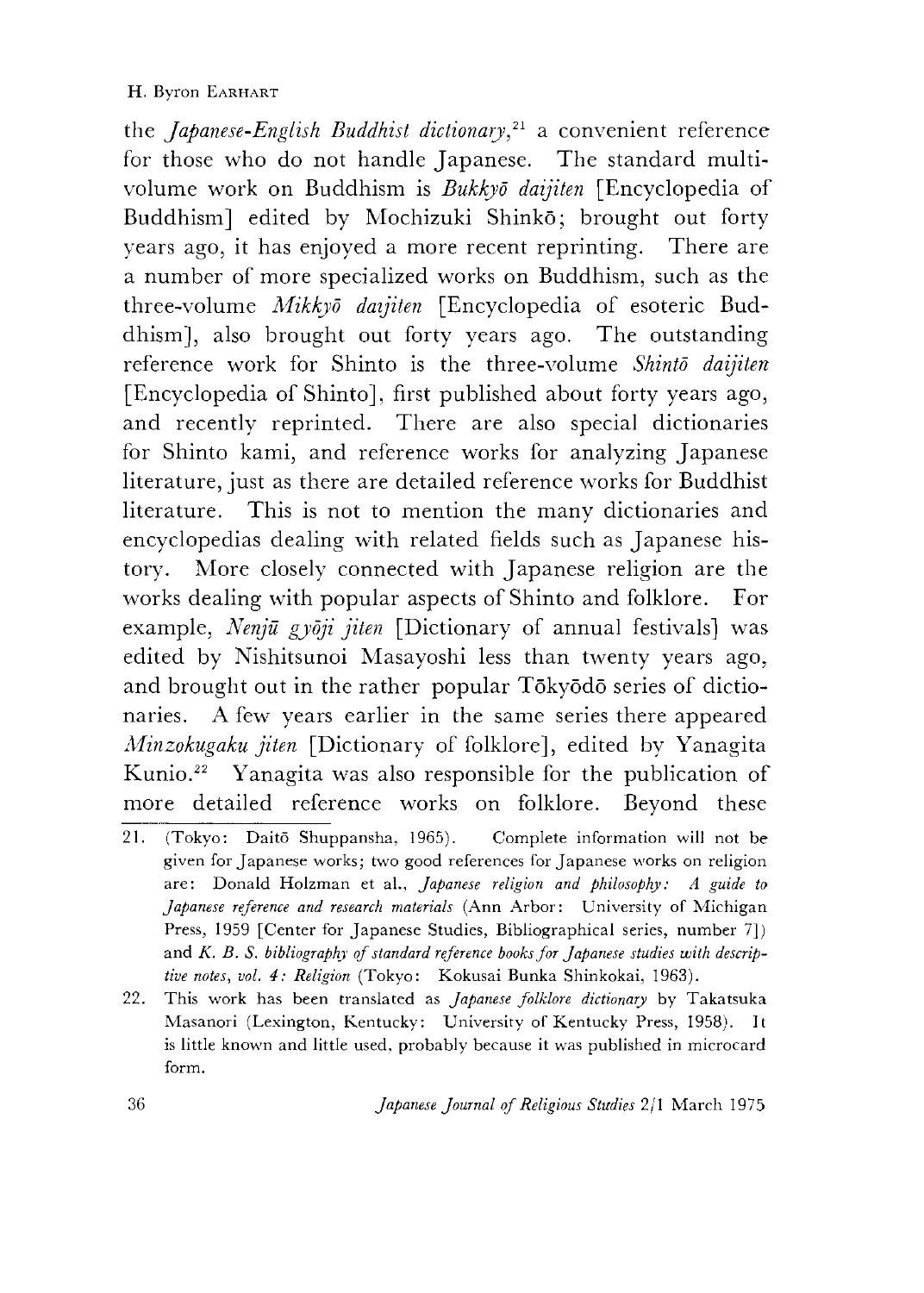standard works on major traditions and aspects of Japanese religion, one is surprised to find reference works on highly specific topics. The reviewer, while doing research on Haguro Shugendō, was amazed to find a valuable article entitled "Shugendō Haguro-ha goi ryakkai" [A concise vocabulary of the Haguro Sect of Shugendō]. At the other end of the scale, one also finds the all-inclusive kind of reference work represented by the recently published *Shukyo jiten* [Dictionary of religion] which covers basic terminology for all religions within Japan, including Christianity.

With all these fine reference works on Japanese religion, the *.Shukyogaku jiten* might at first appear to be an unnecessary duplication, but such is not the case. The very opposite is true. For these reference works—like the individual scholarly influences within Japanese religious studies previously mentioned —-have often been islands of isolation rather than bridges of cooperation in the Japanese world of religious studies. Too often the tendency has been to limit oneself to the particular historical and conceptual aspects of a specific tradition, and to exclude mention of other traditions. This is the general dilemma which the editors of *Shukyogaku jiten* refer to in the preface, where they complain about the lack of a uniform terminology for the study of religion. For example, if one looks up the meaning of three particular rituals within a dictionary on Buddhism, a dictionary on Shinto, and a dictionary on annual celebrations, not only will he find different terminology and definitions, but also he will still lack a general understanding of ritual and a knowledge of how the three rituals can be compared and contrasted. The fact that *Shukyogaku jiten* has made such progress towards a scientific and unified terminology for religious studies is not only an achievement in its own right, but in turn will help strengthen other disciplines, such as Buddhist studies and folklore studies. In general,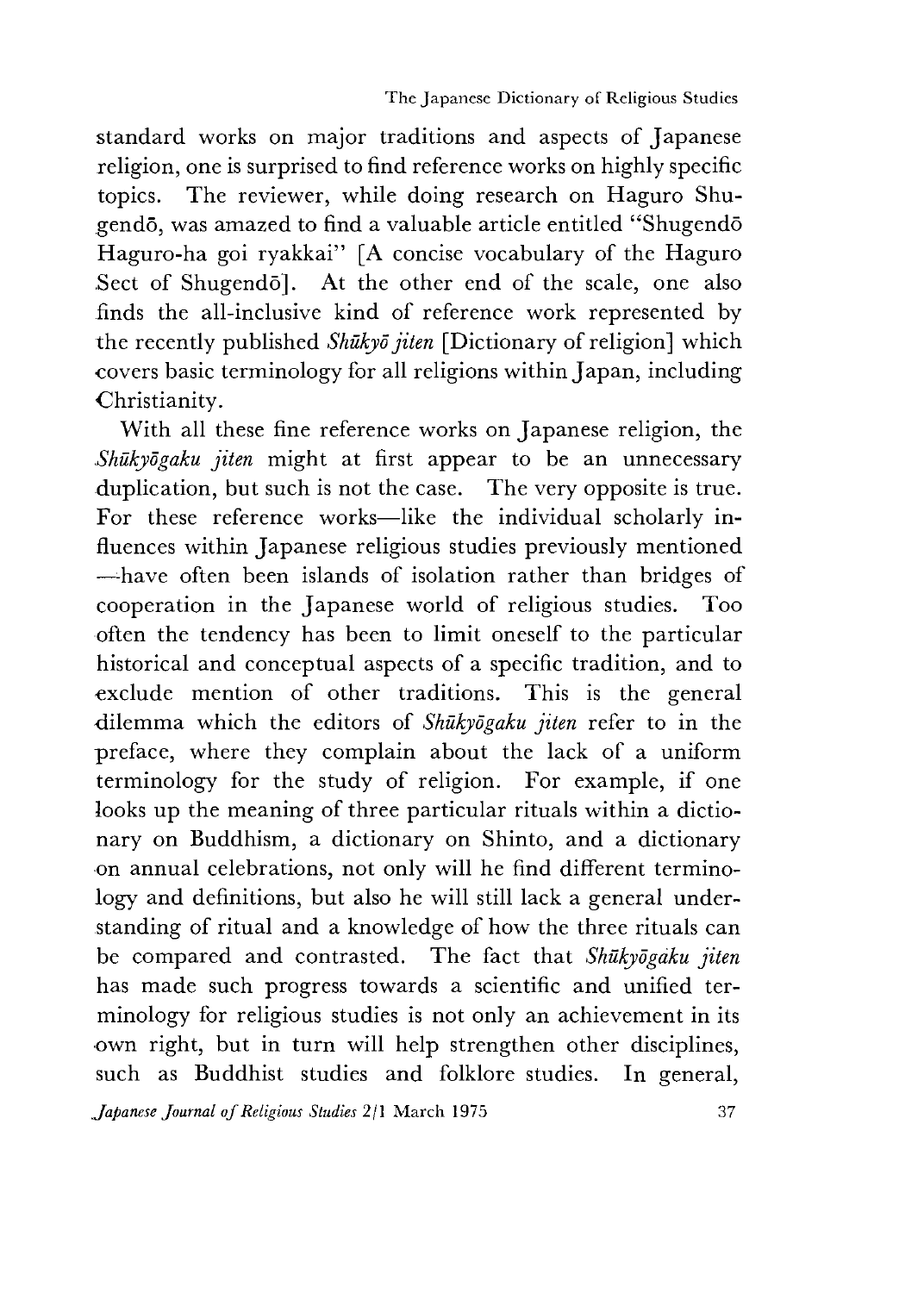### H. Byron EARHART

*Shukyogaku jiten* carries on the Japanese tradition of excellent reference works on religion,and makes its own distinctive contribution which will have beneficial results for future Japanese scholarship on religion.

Comparision of the *Shukyogaku jiten* with Western reference works on religion is a difficult, but rewarding task, and sheds considerable light on the nature and quality of the Japanese work. While no single scholar can claim command of all Western-language reference works on religion, several hours of research in the reference section of a Western university library reveals significant patterns within the Western works. First, as might be expected, most Western works deal with the Western heritage-Jewish, Christian, Greek, and Roman. Second, the more specialized research works, especially the multi-volume publications, deal with one particular religion. Third, although the terms "encyclopedia" and "dictionary" are used almost interchangeably in the titles of these works,, there seem to be two styles for such works: one is the "encyclopedic" style of essays to discuss at some length the major religious traditions (and sometimes aspects of them )in a limited number of items; the second is the "dictionary" style of endless items, from names of divinities to titles of scriptures, simply to identify and define these terms. Fourth, the Western works attempting to be universal—usually under the name of "comparative religion"—are of later date and lower quality; and, except for works specifically excluding the Judaeo-Christian tradition, they still emphasize mainly the Western tradition. Fifth, the most important comparative works are the outdated, but still useful *Encyclopaedia of religion and ethics* and the more recent *Religion in Geschichte und Gegenwart* (third edition); however, the combined articles on religion in the fifteenth edition of the *New encyclopaedia Britannica* will prove to be the best yet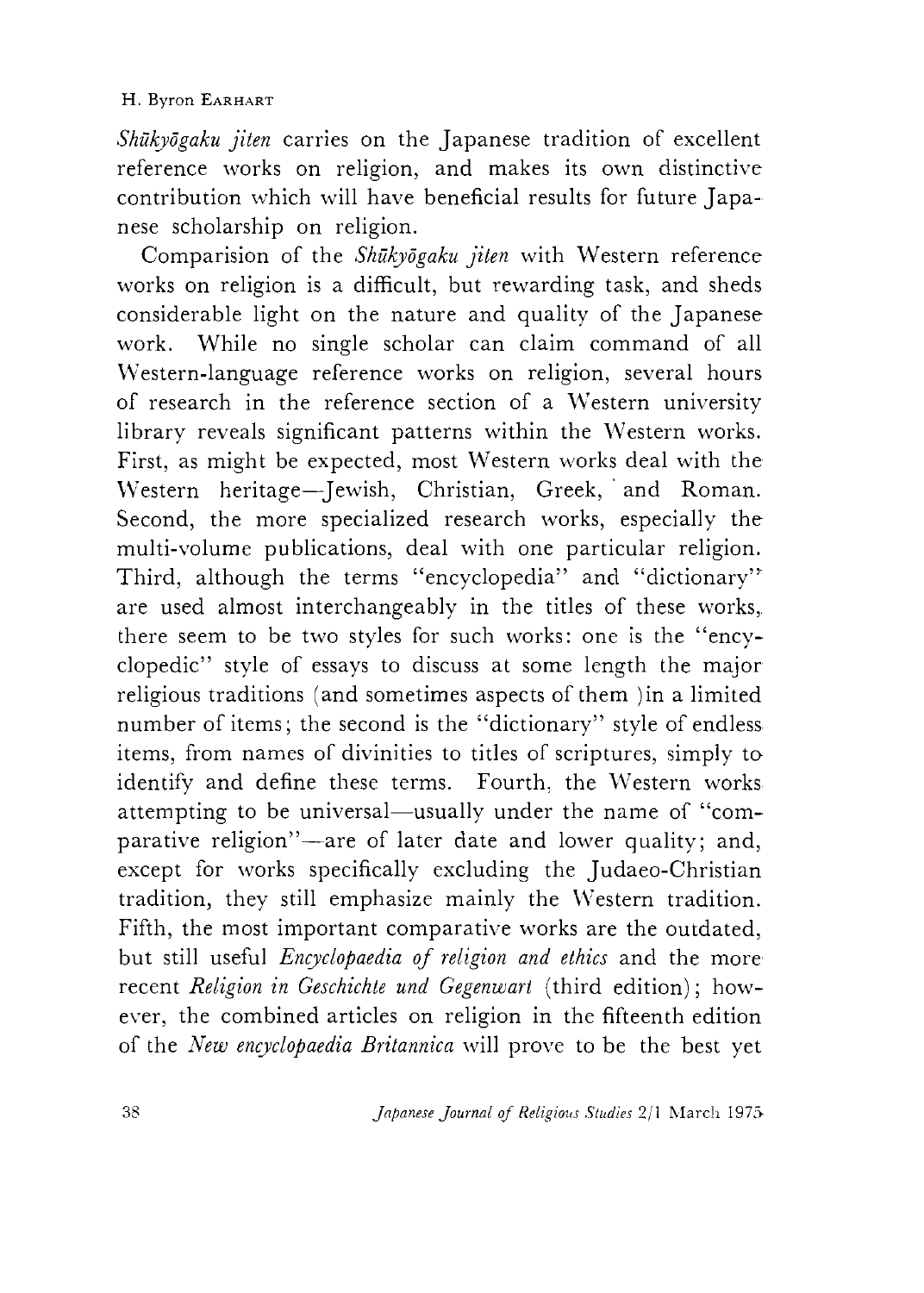published.23 Sixth, still there is no satisfactory one-volume work on religion: the older works are outdated, and the newer works are overly popular or less than adequate.

A brief look at three one-volume works in English reveals some of their shortcomings. One of the old standbys is Vergilius Ferm's *Encyclopedia of religion,* but this 1945 publication deals mainly with Western religion and doctrinal-theological matters, paying little attention to non-Western religion. Geoffrey Parrinder's recent *Dictionary of non-Christian religions* follows the "dictionary" style of providing only identification and definition of many items; although illustrations are numerous, this space might better have been devoted to bibliography, which is completely lacking. S. G. F. Brandon's *Dictionary of comparative religion* is probably the best recent attempt, and yet it has been criticized for its unevenness.24 Brandon's work tries to compromise between the encyclopedia and dictionary approaches, thus falling between two chairs. The essays on individual religions are often so brief as to be almost useless—"Shinto" and "Shingon" each being limited to a brief paragraph. Reading Brandon's work, one becomes much more appreciative of the wisdom of the editors of the *Shukyogaku jiten* in omitting the innumerable tiny items that devour space in Brandon's dictionary and other Western single-volume works. Of greater deficicncy in Brandon's work is the absence or neglect of disciplinary and conceptual matters. While there arc some longer articles on traditional disciplines such as philosophy of religion and sociology of religion, comparative religion and phenomenology of religion are each dismissed with one column or less.

<sup>23.</sup> Also worthy of mention is the *Encyclopedie francaise*, tome 19, deuxième partie, "Religion."

<sup>24.</sup> Mircea Eliade, 44Dictionaries and encyclopedias," including a review of Brandon, *Dictionary of comparative religion*, in *History of religions*, vol. 12 (1973), pp. 288-295.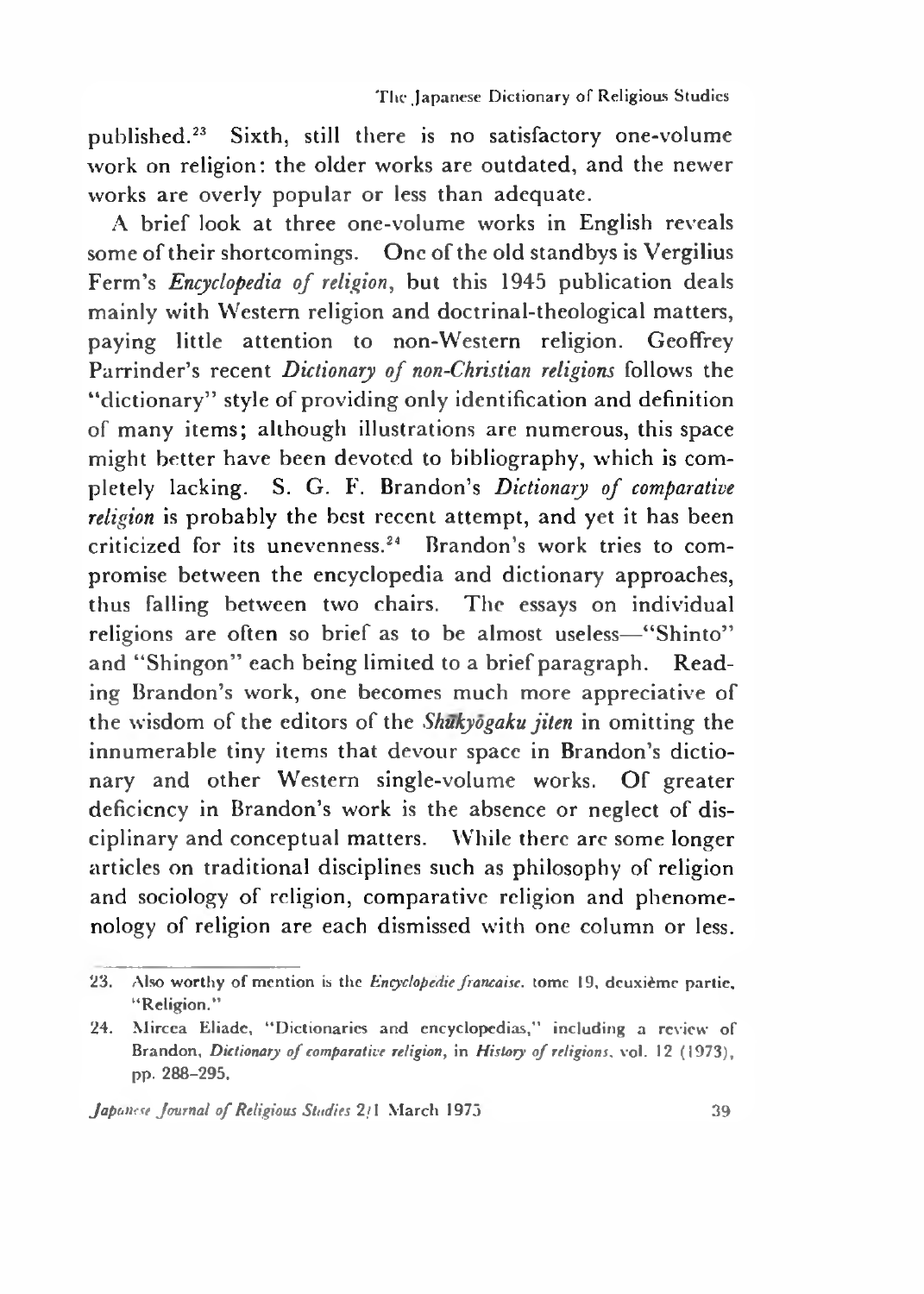"Rites and Rituals" are treated in one column, but only lor Chinese and Japanese religion; the next item "Ritual," also given one column, deals only with China. Although "syncretism" is included, "symbol" (or "symbolism") is not.<sup>25</sup>

The best Western-language one-volume work on religion is Franz Konig's *Religionswissenschaftliches Wdrterbuch: Die Grundbegriffe.* This 1956 publication from Herder has many Western and theological items, but it also features an impressive array of articles on various religions and aspects of various religions, written by some of the best European and non-European scholars. Its coverage is amazingly broad—from the standard subjects such as Abraham and Abū Bakr to less known topics such as the Vietnamese movement of Cao Dai. Such items form the bulk of this almost thousand-page (doublecolumn) work. But the basic terms of religious studies—from the older *Deismus* to *Symbol*—are also included. The major branches of *Religionswissenschaft* are included as well—even *Religionsgeographie•* However, this work's major emphasis is the history and phenomena of specific religions—it does not include items such as functionalism and structuralism, nor do its articles focus so sharply on theoretical issues. This German work features bibliographies of the half dozen standard works on each subject (published before 1955). *Shukyogaku jiten,* of course, features more recent bibliographies; both works demonstrate admirable consistency and care in editing.

In general, a review of Western reference works on religion makes the *Shūkyōgaku jiten's* virtues all the more glowing: its editorial consistency, the balance in selection of items, and the depth and theoretical concern of the work. For example, few Western works include items such as ritual and symbol, and the few works which do include them give only the briefest

<sup>25.</sup> S. G. F. Brandon, ed., *Dictionary of comparative religion* (New York: Charles Scribner's Sons, 1970).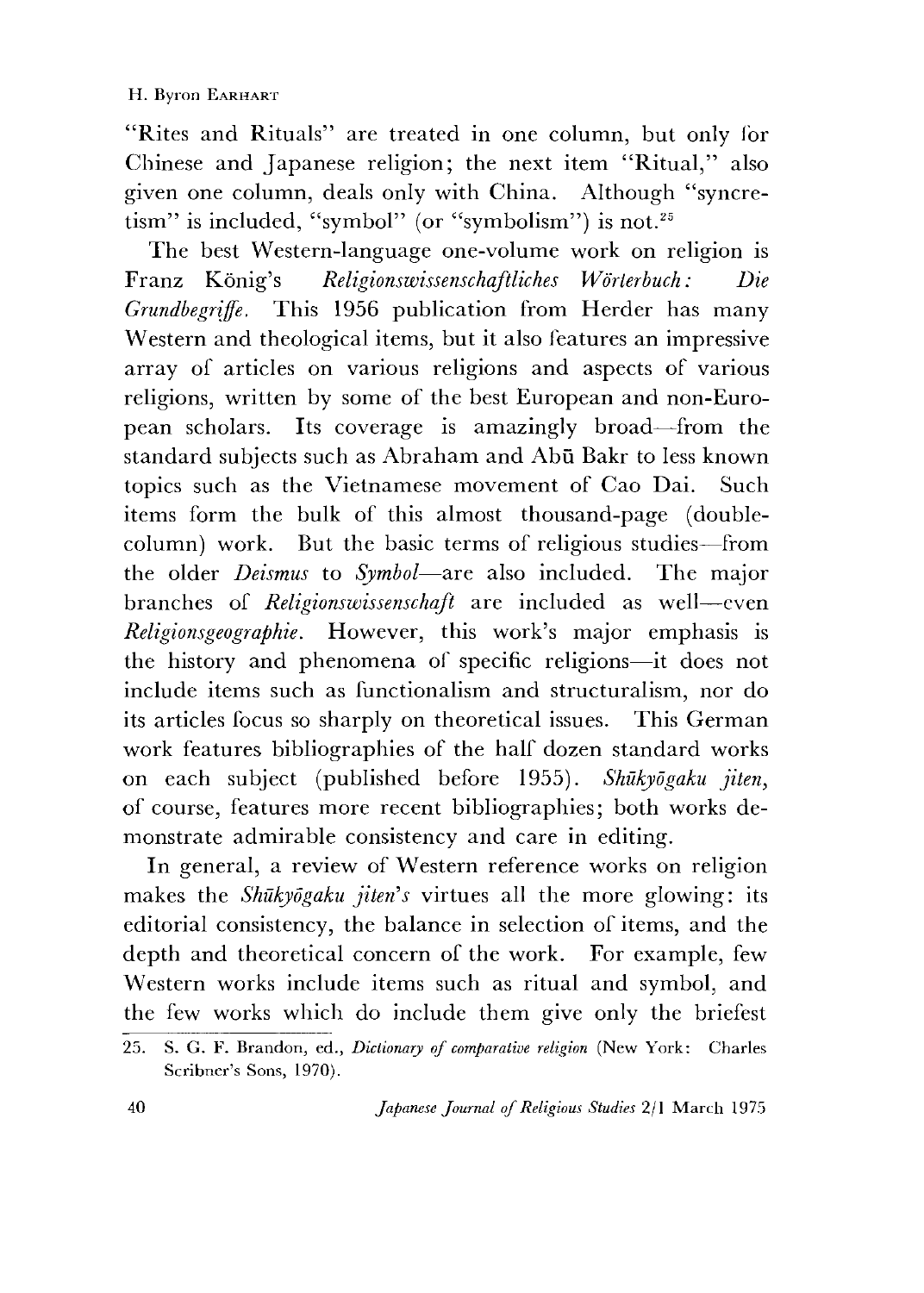descriptive treatment, overlooking the theoretical dimensions. The article on "color" *(iro)* in the *Shukyogaku jiten* is a fine article, yet few Western works even mention the subject. The older *Encyclopaedia of religion and ethics* has no separate article on color (though the index does contain the entry "colour," and crossreferences mention color in other articles). Better coverage is given the item "Farben" in *Religion in Geschichte und Gegenwart,26* but its treatment and bibliographical references are outdated in comparison to the "color" article in the *Shukyogaku jiten.* Of single-volume dictionaries, Brandon's work includes an item on "Colours—Religious Meaning," but its coverage is limited to two small paragraphs simply identifying some religious associations of colors in the two traditions of China and Japan. In short, there appears to be only one single-volume Westernlanguage reference work on religion—the *Religionswissenschaftliches Wdrterbuch*—that can hold a candle to the *Shukyogaku jiten.* Indeed, a survey of Western reference works on religion brings to mind the same complaints that the editors of *Shukyogaku jiten* made concerning the counterpart Japanese works: ambiguous use of traditional terms in a supposedly scientific sense; lack of consistency and clarity in terminology; and arbitrary use of loan-words (such as tabu, shaman, etc). A Westernlanguage dictionary comparable to the *Shukyogaku jiten* is needed, and if and when the editors compile it, they can borrow many of the phrases from the preface of the *Shukyogaku jiten* to explain their intentions. When the reviewer first heard of this Japanese dictionary while it was in process of compilation, it was his hope that the work might eventually be translated. However, that hope was unfounded: while much of the dictionary is truly universal-scientific, as a whole it is still a distinctive product

<sup>26.</sup> Hans Frhr. von Campenhausen et al., eds., *Religion in Geschichte und Gegenwart*: Handwörterbuch für Theologie und Religionswissenschaft, 3rd ed., 6 vols. (Tübingen: J. C. B. Mohr: 1957-62), vol. *2,* pp. 874-875.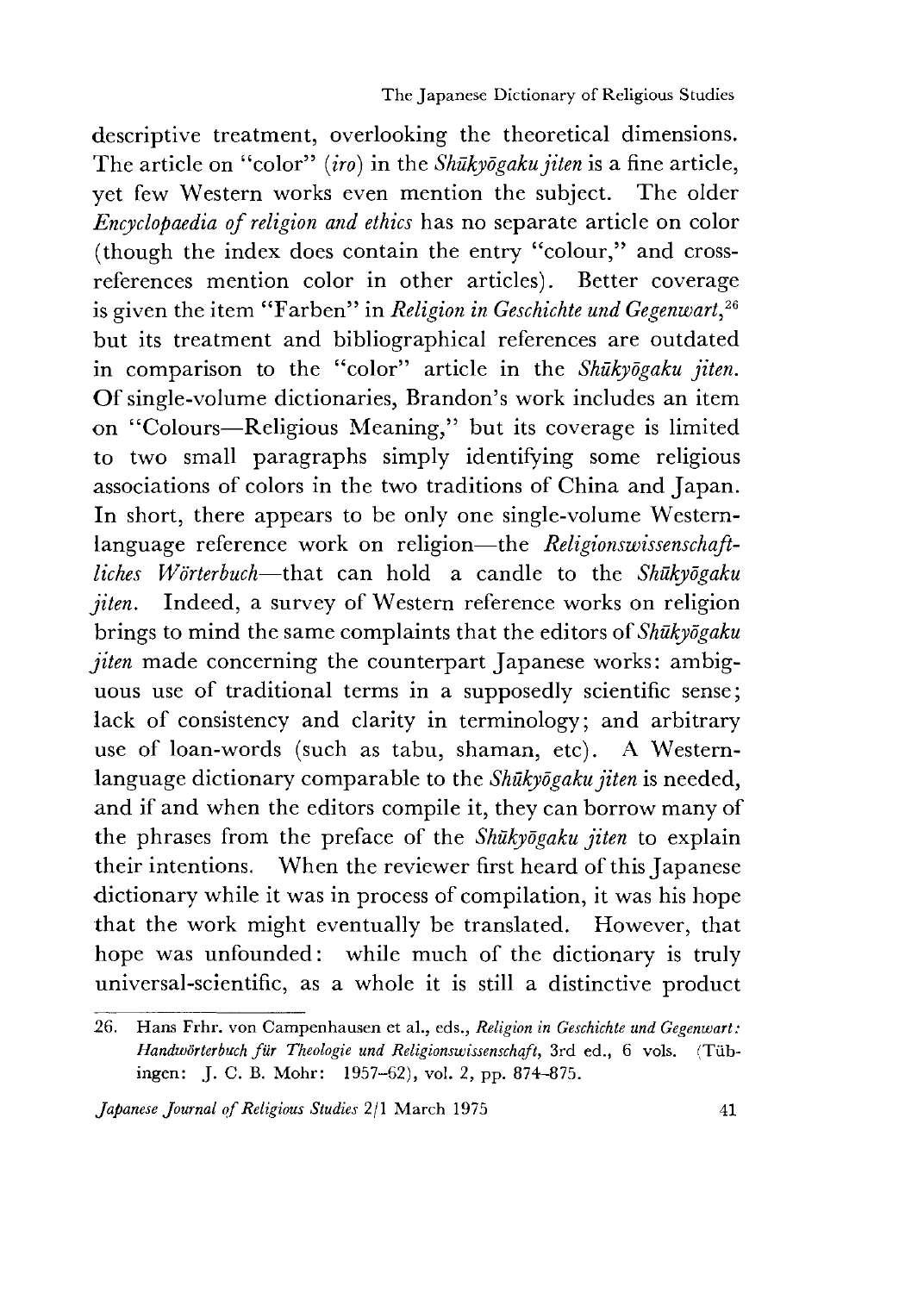#### H. Byron EARHART

of the rather diverse discipline of religious studies in Japan, and defies direct translation into a Western language.

### **CONCLUSIONS**

On the basis of all the previous considerations, we must now make a final assessment of the *Shukyogaku jiten.* Judged in terms of form—as previously noted—this dictionary is a credit to the Japanese publishing record of fine reference works. Its editors have set a high standard of scholarship by picking the best scholars to write significant articles within a limited area ■~the discipline of the study of religion. Editorial skill has been exercised in maintaining reasonable consistency in the length and approach of each article. The organization of the dictionary into the eight classifications shows some compromise with earlier schools of thought and the diverse strands represented in Japanese *shukyogaku.* But organization as such is not so crucial in this kind of dictionary. As long as the key articles are included, and are accessible, the scheme of classification is not so important. In this instance the classification headings serve more as guides to the material, and are rather effective; the four indexes complement the classification headings to make not only individual items but also other topical materials readily available. What does tend to detract from the contribution of the dictionary, here and there, is the lack of a sufficiently common and sufficiently scientific methodology. This is understandable, due to the diverse background of the contributors, and due to the lack of a unified methodology for religious studies internationally. It goes without saying that the disadvantage of a multi-author work like this will be some divergence of viewpoint among the authors; on the other hand, it would be almost impossible for any single person to compose such a dictionary by himself. But the contents of the dictionary, in spite of some critical remarks made in the course of this re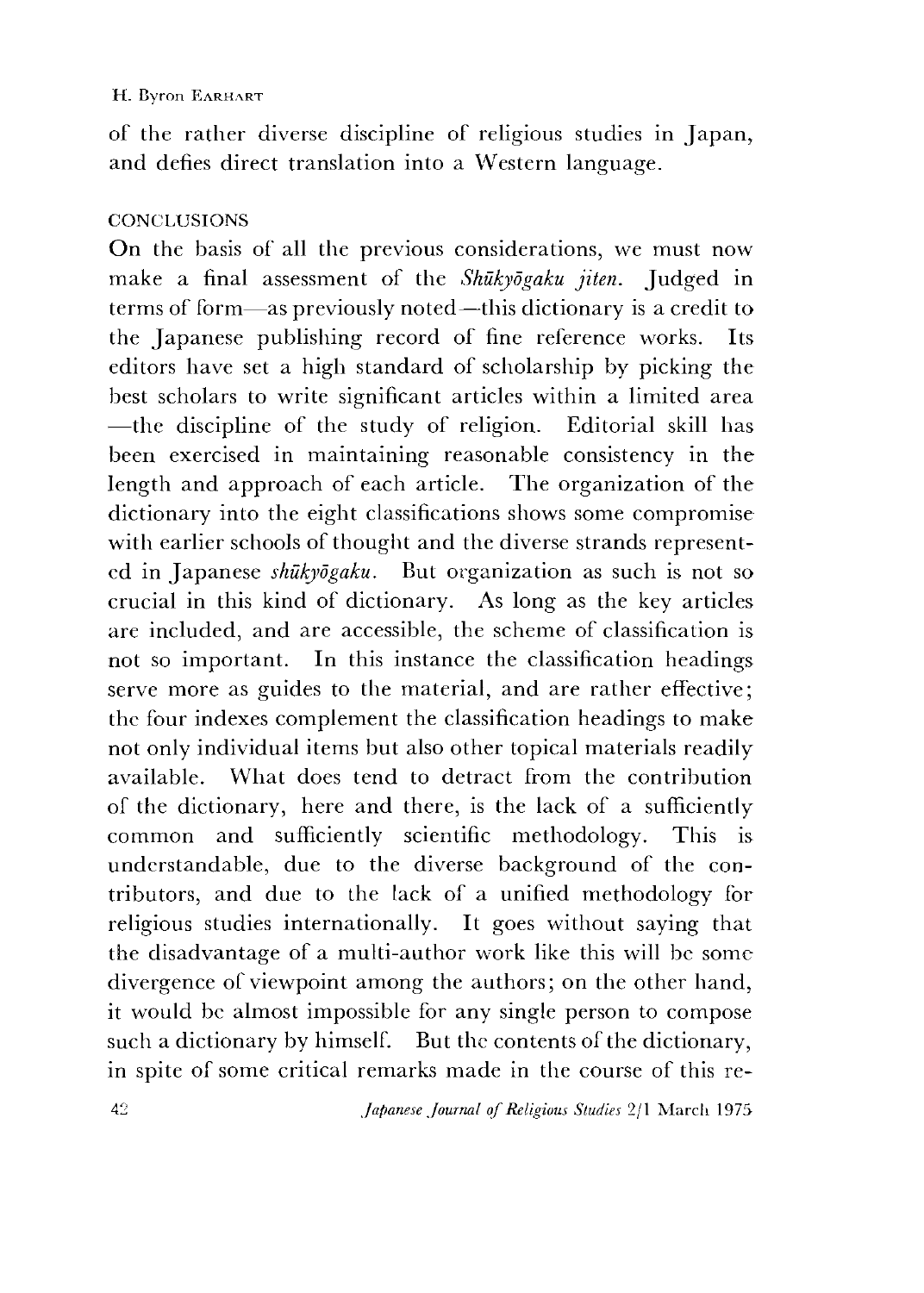view, are still very good, and represent probably the best single volume on the study of religion ever published.

Reading through this dictionary reminds one again of the tensions that exist within the discipline of religious studies, and the need to integrate (not eliminate) these tensions into an overarching disciplinary concern for all religious phenomena. Three sets of tensions are of paramount concern for the future of religious studies, and while these tensions are often healthy alternative viewpoints, a way must be found of letting these tensions speak to each other more effectively in mutual benefit.

One set of tensions, in the area of basic conceptions, is the historical and the scientific. Some studies will always be historical—that is, will trace the chronological cause-and-effect, the combination of continuity and transformation through time of a given tradition or aspect of a tradition. But how can the concepts used in this historical study be tempered with a truly universal or "scientific" validity ? On the other hand, some studies will always be scientific—seeking out the universally applicable concept and the most systematic rendering of a single subject. Here the question is how to make sure that scientific concepts do not get lost in abstraction, but are actually the best general expression of the entire history of religious phenomena.

A second set of tensions, concerning the problems to be taken up and the treatment to be used, is the philosophical and the empirical. In part, this tension concerns the size of problem, philosophical questions being much larger and empirical questions being much smaller in scope. But it also has to do with the kinds of questions asked. "Philosophical" is taken here in the classical sense of driving at the general meaning of a subject. And the general or lofty question must not lose sight of specific data. "Empirical" means here the concrete, specific aspect of a subject. And the empirical, although essential